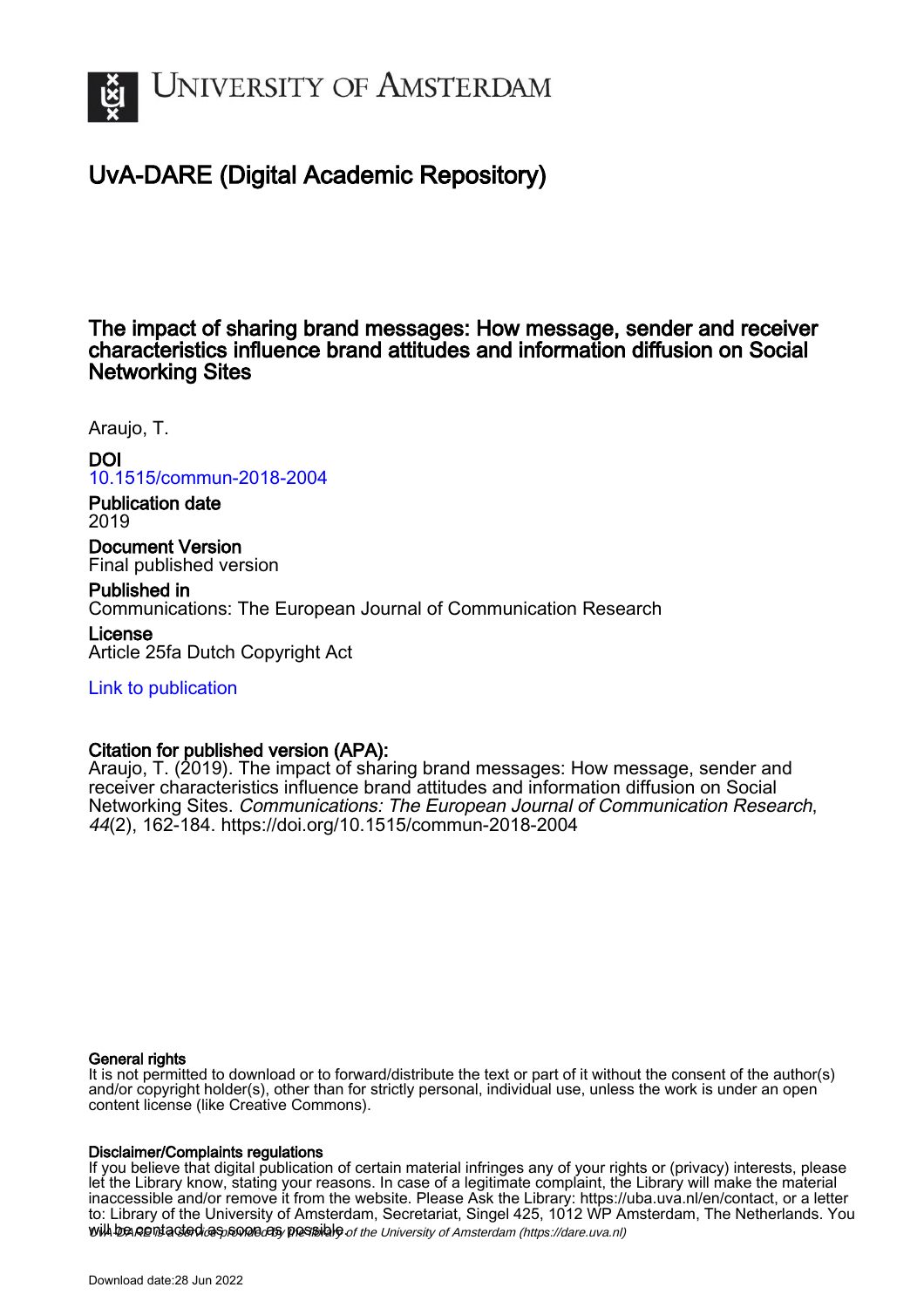# Theo Araujo\* **The impact of sharing brand messages: How message, sender and receiver characteristics influence brand attitudes and information diffusion on Social Networking Sites**

https://doi.org/10.1515/commun-2018-2004

**Abstract:** Social Networking Sites (SNSs) not only enable users to read or create content about brands, but also to easily pass along this content using information diffusion mechanisms such as retweeting or sharing. While these capabilities can be optimal for viral marketing, little is known, however, about how reading brand messages passed along by SNS contacts influences online brand communication outcomes. Results of a survey with active SNS users indicate that (1) message evaluation, (2) the relationship with the sender, and (3) the receiver's opinion leadership and opinion-seeking levels influence not only the receiver's intention to pass along the message further, but also his or her attitude towards the brand. The implications of these findings are discussed, including how these capabilities brought on by SNSs change the brand-consumer relationship online.

**Keywords:** Social Networking Sites, information diffusion, online opinion leadership, retweeting, viral marketing

# **1 Introduction**

The emergence of social media in general, and of Social Networking Sites (SNSs) such as Facebook and Twitter in particular, has drastically changed the relationship between consumers and brands (Gensler, Völckner, Liu-Thompkins, and Wiertz, 2013; Hutton and Fosdick, 2011). Brands, on the one hand, now establish relationships with consumers that go beyond advertising by, for example, stimulating users to follow brand activities and to share brand messages on SNSs (Araujo and Neijens, 2012; Kwon and Sung, 2011). SNS users, on the other hand, now have access to platforms where they can communicate, publish content,

**<sup>\*</sup>Corresponding author: Theo Araujo,** Amsterdam School of Communication Research (ASCoR), University of Amsterdam, E-mail: [t.b.araujo@uva.nl,](mailto:t.b.araujo%40uva.nl?subject=) Amsterdam, Netherlands.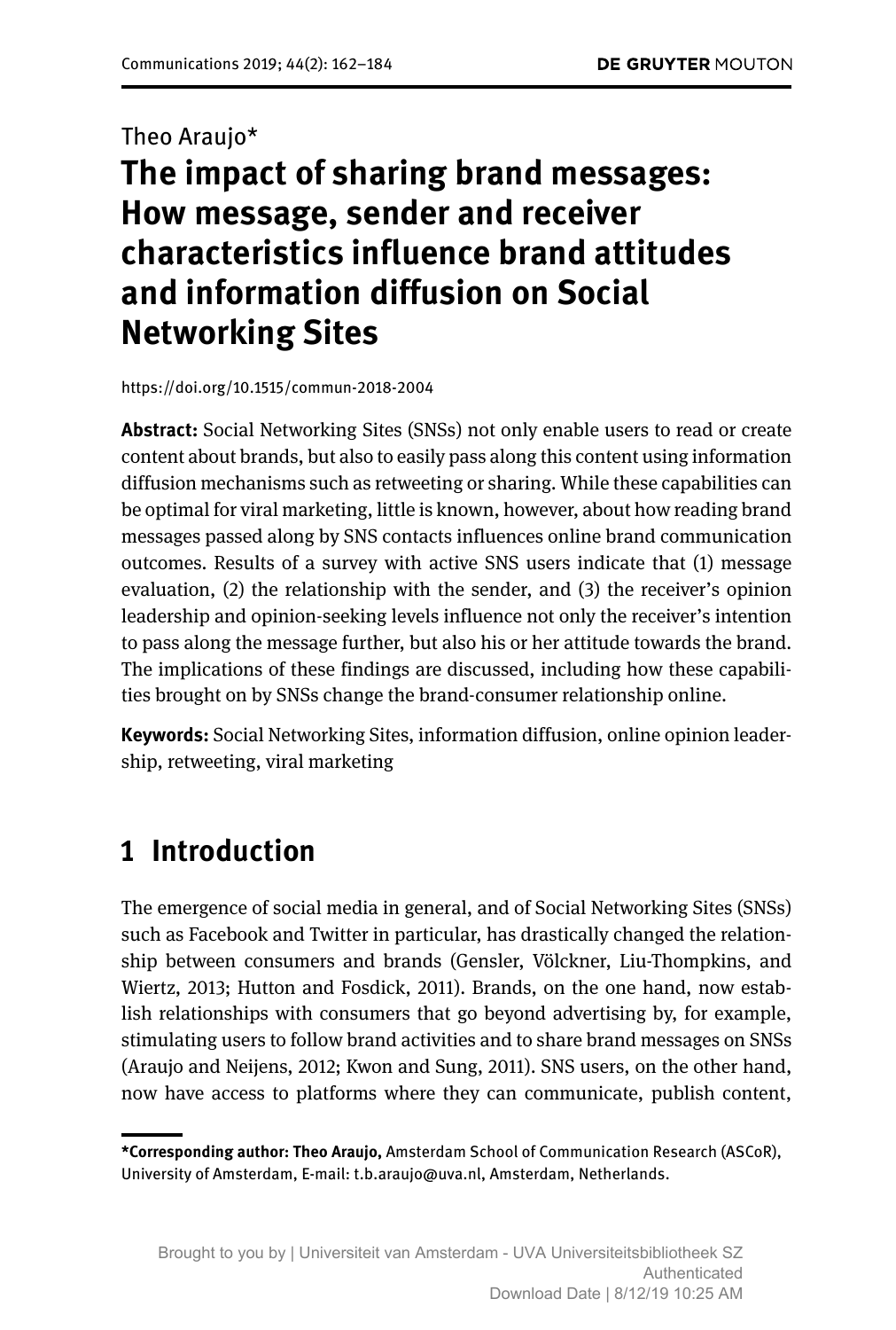and follow updates from their friends as well as from their favorite brands. Users can then not only consume brand-related information, but also contribute to and create their own brand-related content (Muntinga, Moorman, and Smit, 2011). SNSs also enable users to easily pass along messages created by others by retweeting the messages on Twitter or sharing them on Facebook. This mechanism for information diffusion is particularly relevant for brands, as consumers can help extend the reach of the brand message beyond the community of users already receiving updates from the brand (Araujo, Neijens, and Vliegenthart, 2015; Jansen, Zhang, Sobel, and Chowdury, 2009).

Academic research has begun to explore what influences this type of information diffusion, focusing on how source, message, or network characteristics influence pass-along behavior for general (i.e., not brand-specific) content on SNSs (Bakshy, Hofman, Mason, and Watts, 2011; Liu, Liu, and Li, 2012; Petrovic, Osborne, and Lavrenko, 2011; Suh, Hong, Pirolli, and Chi, 2010). Research specifically investigating the diffusion of brand content on SNSs has explored how the presence of information and emotion in brand messages (Araujo et al., 2015), or positive attitudes towards the brand (Kim, Sung, and Kang, 2014) stimulate passalong behavior. This line of research has generally focused on the relationship between the SNS user who has written the message, be it a person or a brand, and the follower who has read that message and may decide to retweet it or share it.

Some studies also investigate the effects of receiving brand-related information on brand communication outcomes. Baker, Donthu and Kumar (2016) explore how positive, negative, mixed and neutral word-of-mouth (WOM) influence purchase intentions and pass-along behavior (which they call retransmission intentions) both online and offline, and conclude that positive WOM has "the greatest absolute effect for retransmission intentions" (p. 235), while purchase intentions seem to be influenced the most by negative WOM. Specifically for SNSs, research has focused, for example, on the influence of celebrities' tweets on purchase intentions (Jin and Phua, 2014), on the persuasiveness of viral campaigns with online games (Okazaki and Yagüe, 2012; van Noort, Antheunis, and van Reijmersdal, 2012), the influence of user generated content (UGC) associated with advertisements (Knoll and Schramm, 2015), or compared the effects of WOM with traditional marketing campaigns (Trusov, Bucklin, and Pauwels, 2009). While these studies provide important findings for online brand communication on SNSs, a critical gap still exists in the literature. Research is yet to investigate the effects of receiving regular messages (i.e., not viral campaigns or advertisements) created by brands (instead of other users) via retweeting or sharing. This is an important distinction not only because the type or source of the message may be different, but also because of how the information is passed along. Retweeting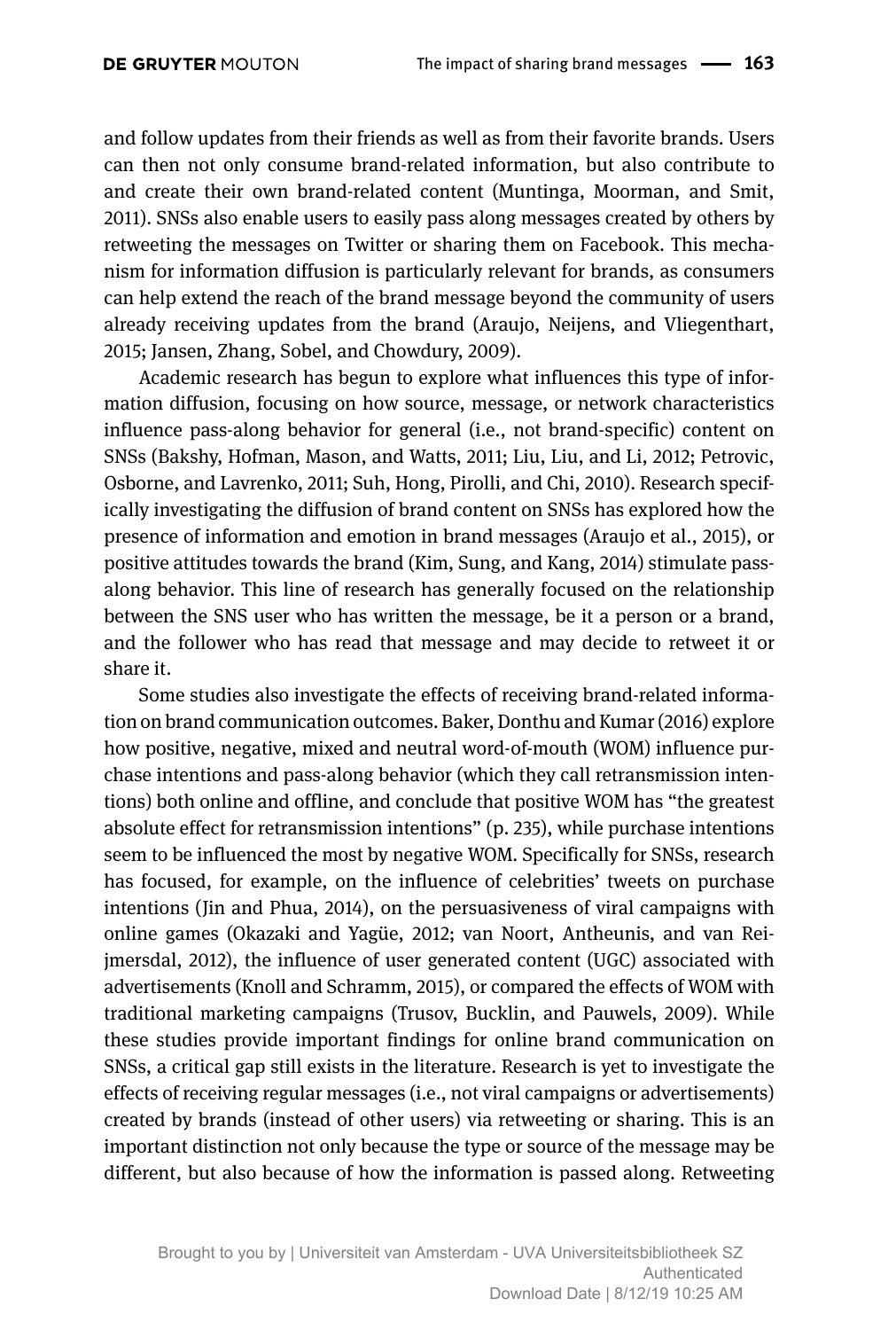a brand message on Twitter or sharing it on Facebook generally means that the user is passing it along to his or her friends in the network at once in a mostly public manner, something arguably different from sending the message only to a selected group of contacts for an e-mail, or viral campaign.

Investigating brand content information diffusion via these capabilities brought on by SNSs is a particularly pressing topic for several reasons. Firstly, SNSs have achieved extremely high levels of usage across the world. Secondly, although SNS users mention brands or pass along brand messages frequently (Jansen et al., 2009; Nagy and Midha, 2014), research about the actual effects of this behavior is still scarce. Thirdly, and perhaps more importantly, SNSs have arguably lowered the complexity of passing along messages to a network of friends or contacts in a much more public and much less targeted manner than e-mail or viral campaigns. This calls for a deeper understanding of how these capabilities brought on by SNSs influence the outcomes of the online brand communication process.

In order to help fill this gap in communication research, this study evaluates the influence of three aspects of the communication process: the message, the sender, and the receiver. In order to provide a more holistic perspective of the phenomenon, this study, based on earlier research, prioritized important dimensions of each of these three aspects. More specifically, when it comes to the message, this study extends earlier research on viral advertising and tests whether perceiving the brand message as entertaining or informative influences the receiver's willingness to pass it along further, and also how he or she perceives the brand. When it comes to the sender, this study investigates the nature of the relationship between the person who shared or retweeted the brand content in the first place, and the receiver of the message. Finally, this study evaluates how the receiver's own levels of opinion leadership and engagement in consumer-to-consumer eWOM are associated with the willingness to pass along brand-generated messages, as well as with the formation of brand attitudes.

# **2 Theoretical background**

Online communication has brought drastic changes to how brands and consumers interact, as evidenced, for example, by the increased importance of blogs (Kozinets, De Valck, Wojnicki, and Wilner, 2010), online consumer reviews (Willemsen, Neijens, Bronner, and de Ridder, 2011), online forums (J. Brown, Broderick, and Lee, 2007), and by the emergence of webcare as an important tool for brand reputation management (van Noort and Willemsen, 2012). With these changes,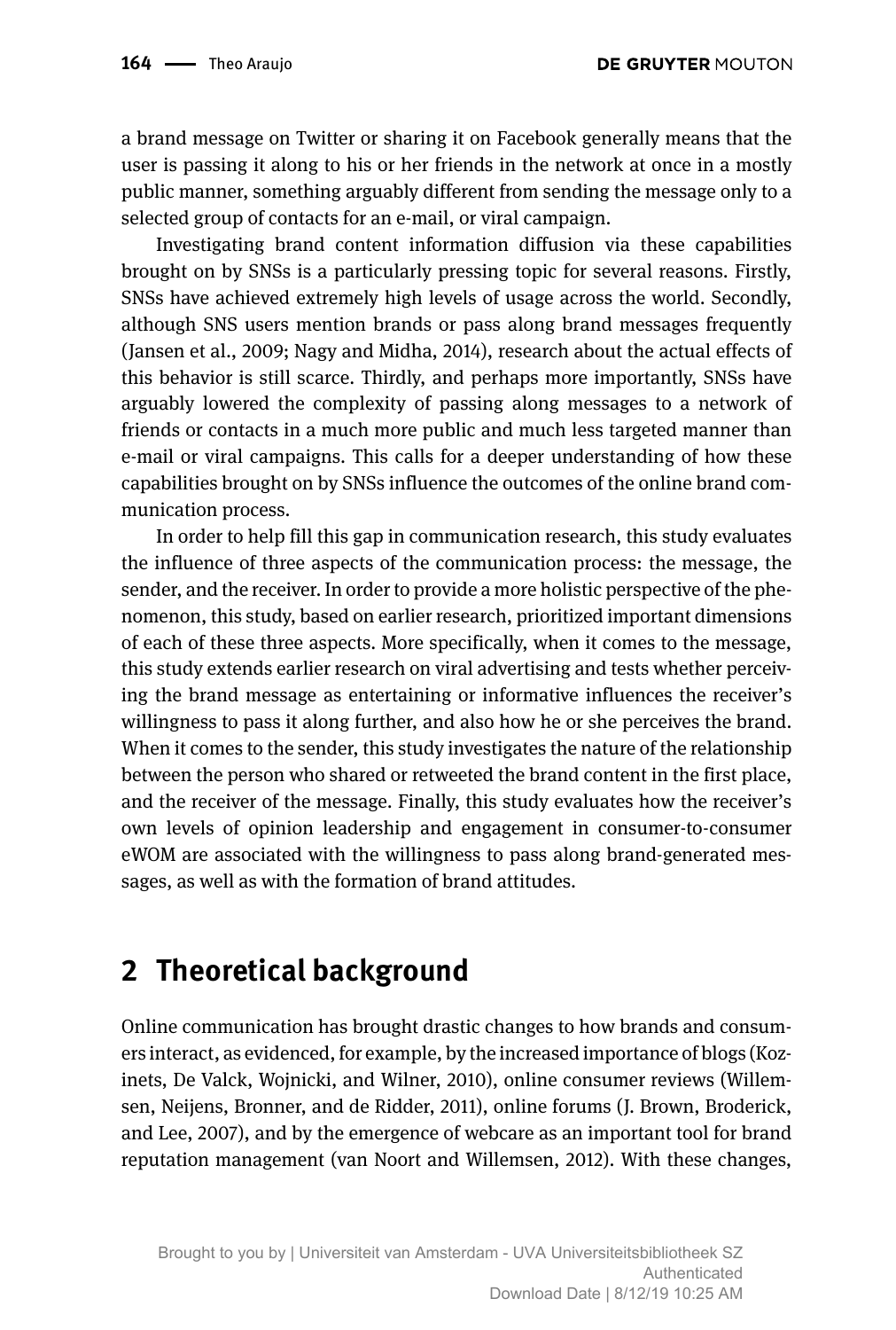discussions that consumers may have had with friends or acquaintances about brands and products in the past – that is, offline word-of-mouth – also take place in online environments. Brands are frequently mentioned, for example, in Twitter messages (Jansen et al., 2009; Nagy and Midha, 2014), and a large proportion of users discuss their experiences with products by means of social media (Nielsen, 2012).

SNSs provide an additional set of capabilities to enable eWOM and participation online. A case in point is retweeting, a mechanism for information diffusion that has emerged almost spontaneously on Twitter, enabling users to pass along messages written by others. Initially, users would copy a message from someone else themselves and manually indicate that it was a retweet (Boyd, Golder, and Lotan, 2010). Twitter then included this capability directly in its interface, making it not only simpler and more structured to use, but also prominently displaying how many retweets each message had received on the SNS. Facebook added a similar capability, the share option, soon afterward. These capabilities made it much more convenient for SNS users to pass along messages created by someone else, including messages created by brands. Another important aspect for brands is that messages passed along by means of these capabilities appear in the receivers' timelines as regular messages (i.e., not advertisements), and are associated with the name of the person in the receivers' network that shared or retweeted the message.

This study draws upon earlier research on information diffusion and online brand communication to investigate the consequences of reading a brand message passed along by someone else on SNSs via sharing or retweeting. Findings from eWOM research, which explores why consumers engage in consumer-to-consumer discussions about brands online, as well as from viral advertising research, are briefly reviewed below in order to create hypotheses for the effects of message, receiver, and sender characteristics. These effects are investigated for two outcomes: (1) the receiver's willingness to pass the message along further, thus continuing the information diffusion flow and potentially helping increase exposure to, and awareness of, the brand by additional SNS users (the network of contacts of the receiver), and (2) the influence on the receiver's brand attitudes by the receiver? (how the receiver influences the receiver?), that is, her or his overall evaluation of the brand, an important dimension of customer-based brand equity (Keller, 1993).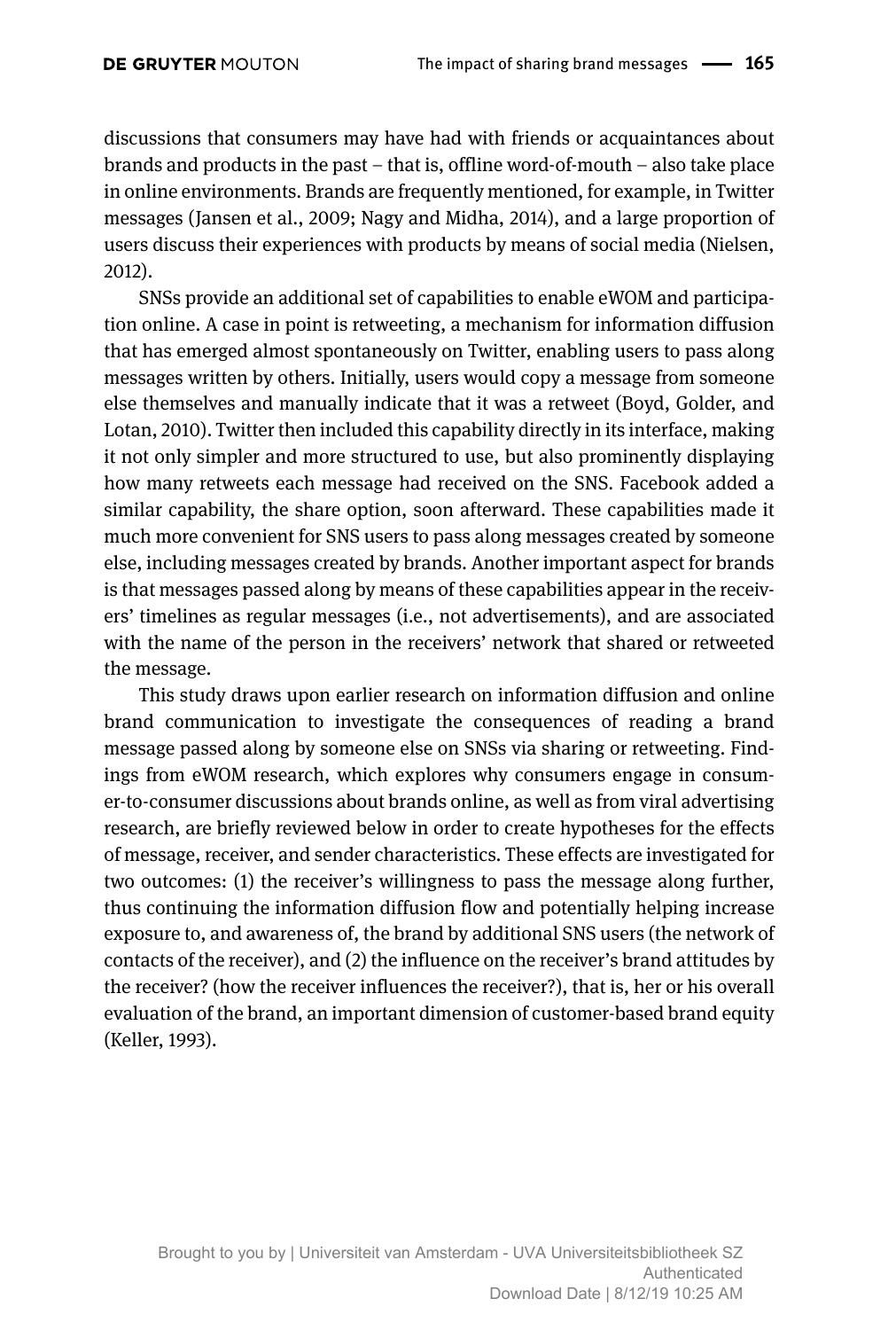#### **2.1 The influence of the message**

Earlier research highlights the importance of utilitarian and hedonic motivations for engaging in WOM (Mikalef, Pateli, and Giannakos, 2013) and for other brand-related interactions, such as the shopping experience (Babin, Darden, and Griffin, 1994). Utilitarian motivations are more results-oriented, rational, and therefore associated with information and utility, while hedonic motivations are more spontaneous in nature, and associated with entertainment, fun, and pleasure (Babin et al., 1994). Viral advertising and eWOM research uses these two motivations to explain why consumers engage in brand-related discussions and pass along messages created by other consumers or by brands.

The desire to help and inform others is an important motivation for eWOM (Bronner and de Hoog, 2010; Hennig-Thurau, Gwinner, Walsh, and Gremler, 2004; Okazaki, 2008, 2009), and is usually associated with the utilitarian dimension. People who desire to help others tend to prioritize messages that are useful and rich in information (Chiu, Hsieh, Kao, and Lee, 2007), the more so when they perceive themselves able to judge the usefulness of the message to the receiver (Huang, Lin, and Lin, 2009). The influence of utilitarian motivations and the level of information in messages are also seen on Twitter, where brand messages rich in information cues, such as product information and links to the brand website, are more likely to be retweeted (Araujo et al., 2015).

The utilitarian dimension is not the only motivation for eWOM or for passing along brand messages: SNS users also engage in eWOM because exchanging information is enjoyable, or fun (Okazaki, 2008, 2009). Viral advertising frequently resorts to messages that are entertaining or that trigger emotional responses, with the assumption that the content needs to be somehow perceived as extraordinary to be passed along (Porter and Golan, 2006). Several studies validate this assumption and show that consumers tend to pass along e-mails or online content for hedonic reasons (Chiu et al., 2007; Phelps, Lewis, Mobilio, Perry, and Raman, 2004), particularly when these messages trigger emotional responses (Berger and Milkman, 2012; Dobele, Lindgreen, Beverland, Vanhamme, and van Wijk, 2007; Eckler and Bolls, 2011). Research also indicates that the presence of emotional cues on brand messages increases the likelihood that informational brand messages will be passed along on Twitter (Araujo et al., 2015).

The findings above indicate a strong link between how the receiver evaluates a brand message and his or her willingness to pass it along further, leading to the following hypotheses:

H1: The more informative receivers consider a message to be, the more likely they will be to pass it along.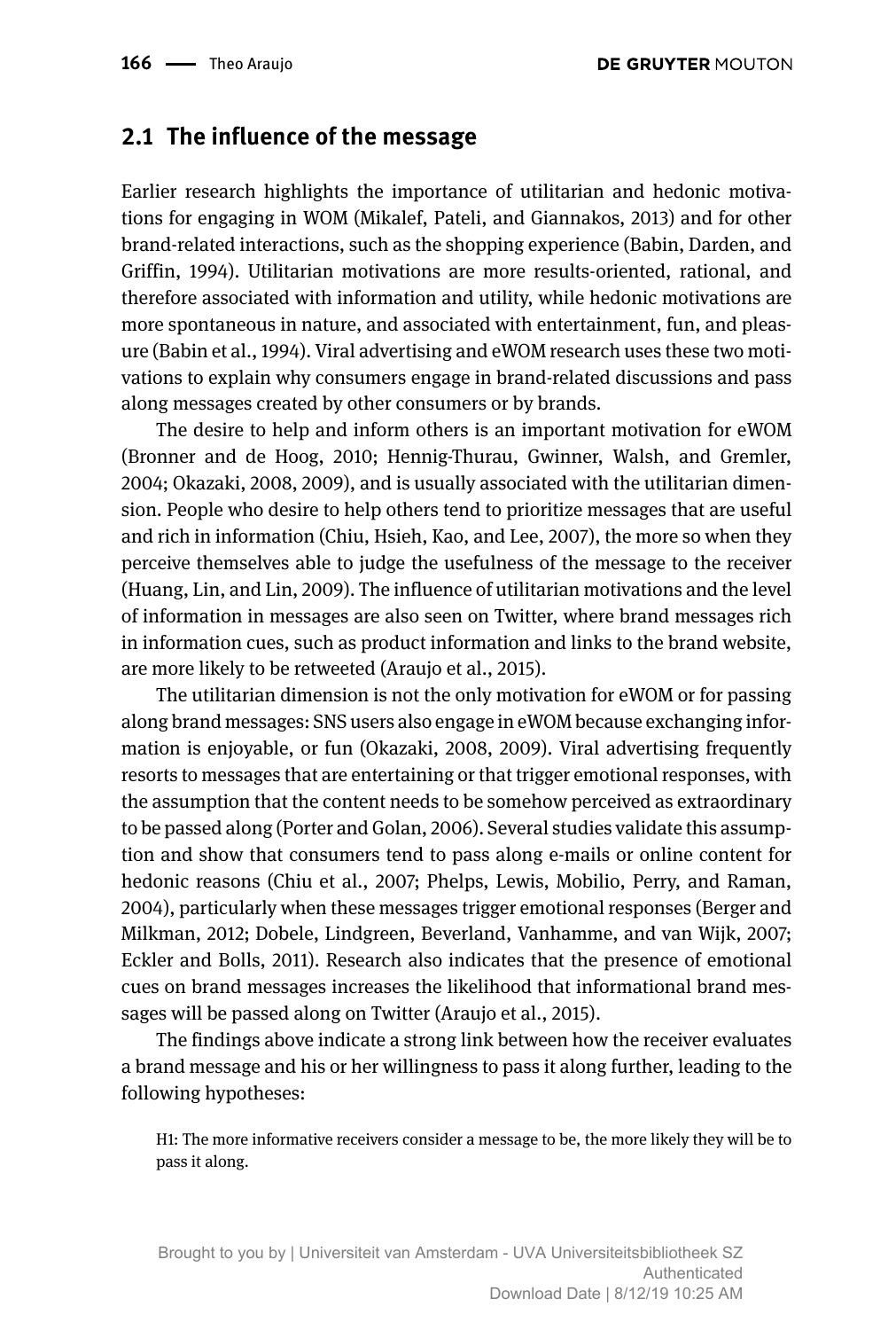H2: The more entertaining receivers consider a message to be, the more likely they will be to pass it along.

As indicated by H1 and H2, brand messages perceived as informative and entertaining are expected to lead to a greater willingness to pass along these messages further. Marketing communication research also establishes that attitude towards an advertisement, or how an advertisement is perceived, influences attitudes towards the brand (MacKenzie, Lutz, and Belch, 1986; MacInnis and Jaworski, 1989). The same can be expected with regard to brand messages on SNSs. In the context of this study, the evaluation of the brand message, that is, its level of information and entertainment, will contribute to the attitude that the receiver has toward the brand. Moreover, because the message is originally created by the brand on SNS, thus being positive about the brand, we expect that, in general, the effect of message evaluations on brand attitudes will be positive. This leads to H3 and H4:

H3: The more informative the receiver considers a brand message to be, the more positive her or his attitude will be toward the brand.

H4: The more entertaining the receiver considers a brand message to be, the more positive her or his attitude will be toward the brand.

## **2.2 The influence of the sender**

Research based on social influence theory already indicates that not only the relationship between the consumer and the brand is important for brand-related outcomes, but also the context in which this relationship takes place. More specifically, Knoll and Schramm (2015) have demonstrated that UGC can influence the purchase and recommendation intentions of a product being advertised, especially when the receiver belongs to the same group as the creator of the UGC. Innovation diffusion research also suggests that the relationship between the people taking part in WOM processes plays an important role in determining whether innovations or new ideas will be accepted or not (Rogers, 2003). One of the key concepts in this line of research is the strength of the relationship between the sender and the receiver of the message. The strength of this relationship, or tie strength, is defined as the combination of the emotional intensity, time spent, and intimacy between two people, and has been associated, for example, with the degree of overlap between friendship networks (Granovetter, 1973).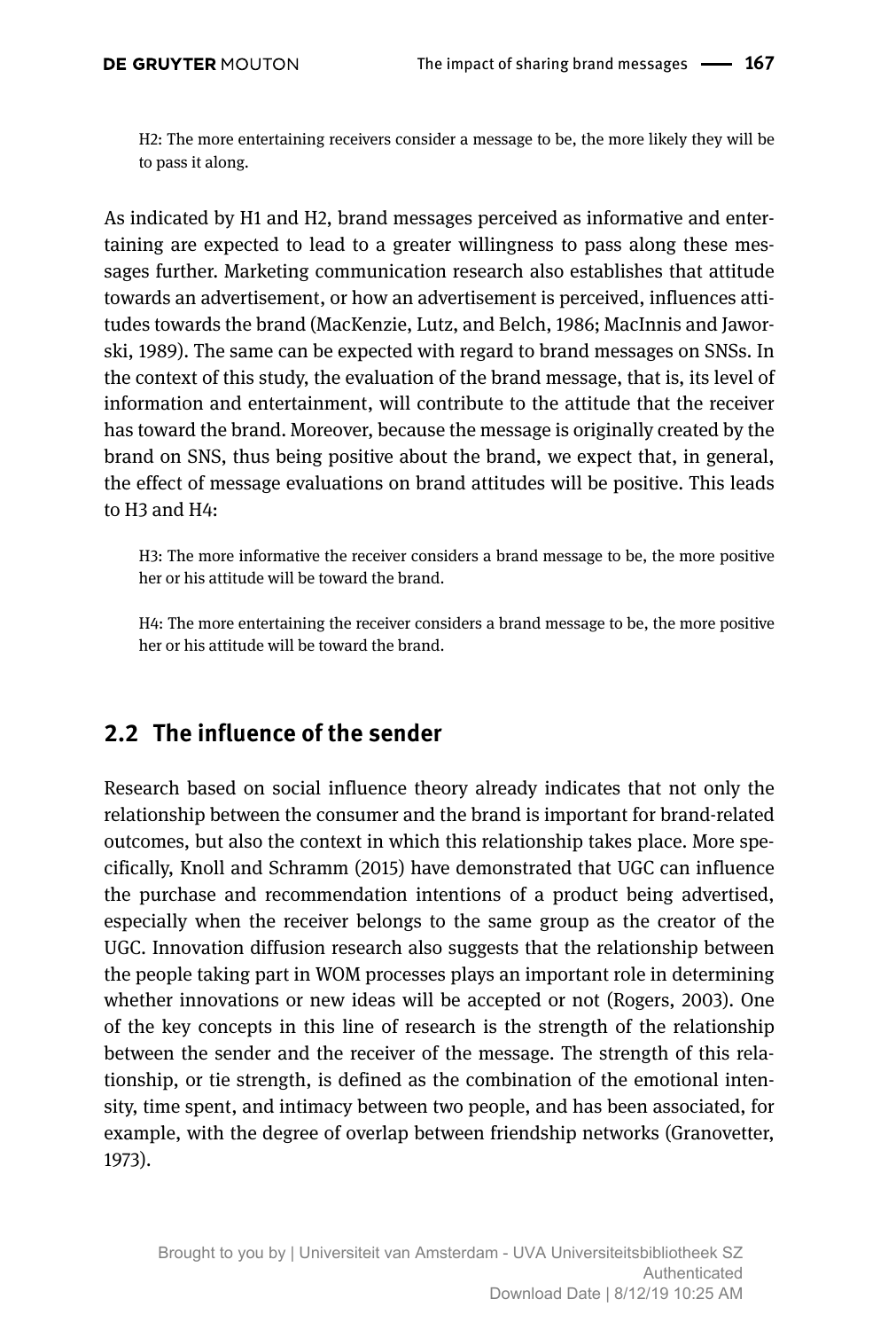Earlier research has established that, in general, strong ties have more influence on decision-making than weak ties (J. J. Brown and Reingen, 1987), and this type of influence is also seen when it comes to positive WOM and purchase intentions (Baker et al., 2016). Research on SNSs, for example, indicates that strong ties influence the adoption of new behavior (Bakshy, Rosenn, Marlow, and Adamic, 2012) as well as the persuasiveness of viral campaigns (van Noort et al., 2012). This can be explained not only by how consumers see close friends and family as more credible and trustworthy than other sources in general, but also by the expectation that messages sent by strong ties are more relevant and targeted to their needs (Chiu et al., 2007; Phelps et al., 2004; van Noort et al., 2012). When it comes to influencing diffusion of WOM, however, tie strength had a less relevant role (Baker et al., 2016).

Research also indicates that weak ties contribute to information diffusion by enabling novel information to circulate among different groups (J. J. Brown and Reingen, 1987). This is related to the concept of information brokerage, where certain people – information brokers – can enable information to flow between groups of people that would otherwise be disconnected (Burt, 2000). Information brokers can enable information flow not because of their own personal characteristics or interests (such as opinion leaders, as discussed below, or marketing mavens, c.f., Feick and Price, 1987), but primarily because of their position in the network, that is, having contacts across groups that would otherwise be disconnected, and therefore not have access to similar information. Studies on Twitter indicate that information brokers are responsible for most of the diffusion of information (Bakshy et al., 2011), including the diffusion of brand messages via retweets (Araujo, Neijens, and Vliegenthart, 2017).

Consumers can receive brand messages not only from close friends or information brokers, but also from celebrities or public figures. SNSs are frequently used by celebrities to communicate with their fan bases (Marwick and Boyd, 2011). When celebrities discuss brands – for example, on Twitter – consumers who identify with them display stronger product involvement and buying intention (Jin and Phua, 2014). Moreover, highly influential users – including celebrities and public figures – have been found to stimulate their followers to pass along messages created by brands when they retweet them or are mentioned in these messages (Araujo et al., 2017).

The findings above indicate that the type of sender should influence the willingness to pass along the brand message further. Given findings already available on Twitter indicating that information brokers, due to their ability to bring novel information into a group, as well as celebrities are able to stimulate information diffusion via retweets, this study hypothesizes that: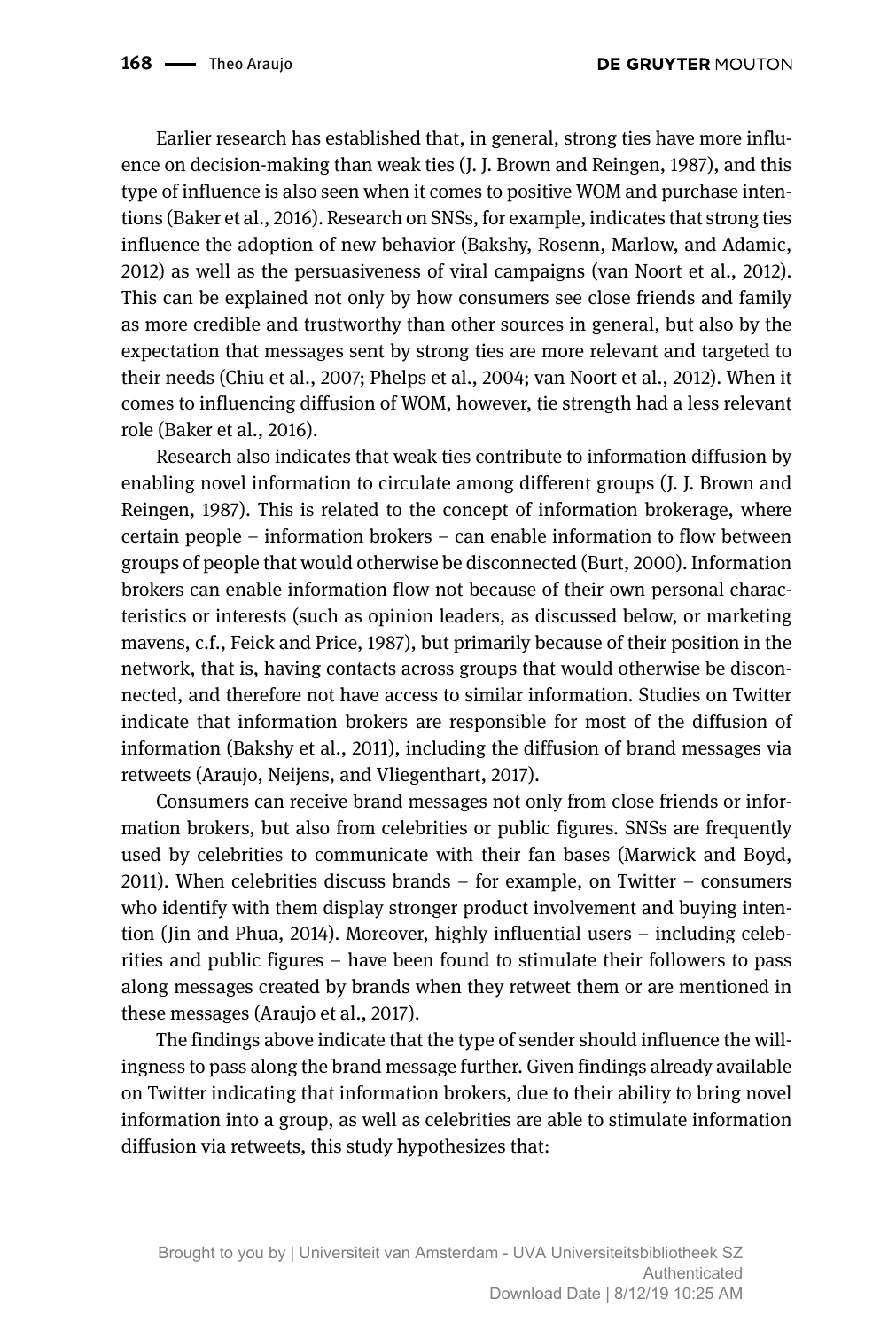H5: Receivers will be more likely to pass along the brand message further when they receive it from an information broker or from a celebrity (as compared to receiving it from close friends).

The findings from earlier SNS-related research discussed above also provide clear indications that (a) the stronger the tie, the stronger the persuasive influence of the sender (van Noort et al., 2012) and (b) that celebrities are able to positively influence product involvement and willingness to purchase products when they are associated with brands on SNSs (Jin and Phua, 2014). These findings are aligned with the notion that tie strength is associated with the level of eWOM persuasiveness (Babic Rosario, Sotgiu, de Valck, and Bijmolt, 2016). Moreover, when it comes to positive WOM, research clearly indicates that the strength of the tie influences purchase intentions (which can be seen as related to brand attitudes), even if it does not influence pass-along behavior (Baker et al., 2016). We expect similar (positive) effects of tie strength influencing brand attitudes when passing along messages created by the brand on SNS, and therefore propose the following hypothesis:

H6: Receivers will have a more positive brand attitude when they receive the brand message from a close friend than from other types of senders (information brokers or celebrities).

### **2.3 The influence of the receiver**

Not everyone is equally likely to be influenced by WOM, or to initiate it. Earlier research on WOM (Flynn, Goldsmith, and Eastman, 1996) makes a distinction between opinion leaders and opinion seekers. On the one hand, opinion leaders influence others not only by their central position in communication networks, but also by their expertise on the topic (Brooks, 1957) and their standing in the community (Katz, 1957). In online environments, they demonstrate higher levels of innovativeness and consider themselves to be more knowledgeable than non-leaders (Lyons and Henderson, 2005). On the other hand, opinion seekers are the ones who frequently look towards others to make a decision (Flynn et al., 1996). Research indicates that opinion seekers are more likely to be affected by WOM, especially when they perceive a certain decision as being likely to involve a higher risk (Arndt, 1967).

Opinion leaders and opinion seekers are not mutually exclusive categories, as opinion leaders are also influenced by others (Myers and Robertson, 1972). When it comes to eWOM, opinion leaders are more likely to participate in eWOM groups (Okazaki, 2009), and both opinion seekers and opinion leaders are positively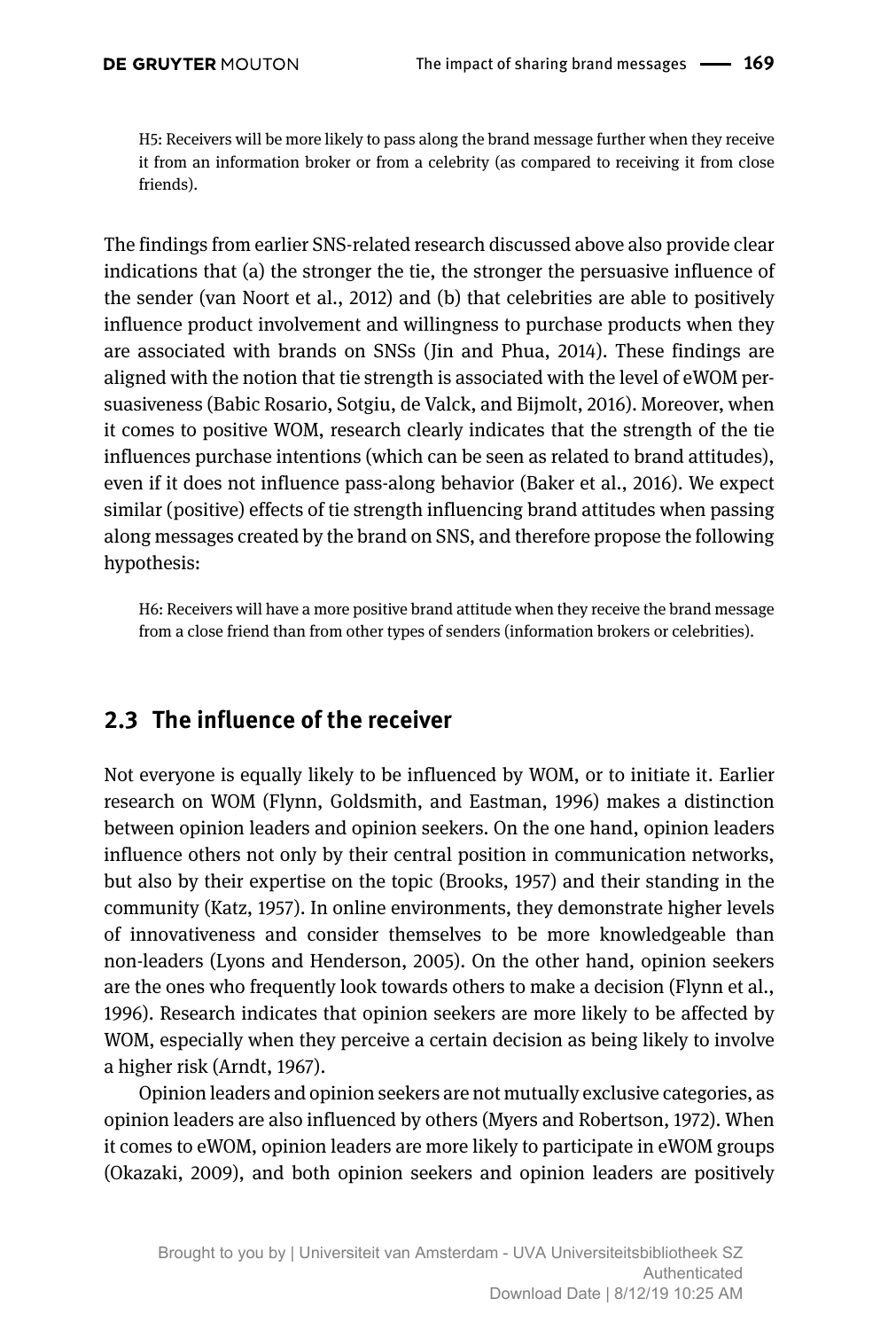associated with processes of diffusion of information online (Sun, Youn, Wu, and Kuntaraporn, 2006). Given these findings, opinion leaders would be expected to engage in pass-along behavior of brand messages, and opinion seekers would be expected to be more susceptible to influence in brand attitudes when receiving these messages. This leads to the following hypotheses:

H7: The receiver's online opinion leadership levels will be positively related to his or her likelihood of passing along brand messages via retweeting or sharing.

H8: The receiver's online opinion-seeking levels will be positively related to his or her brand attitudes when receiving brand messages passed along via retweeting or sharing.

# **3 Methods**

## **3.1 Sample**

Active social media users, who were members of a research panel, participated in the study. A total of 410 respondents completed the questionnaire. The respondents' mean age was 39.07 years (SD = 13.95), and 51% were females. Most respondents were active SNS users, accessing Facebook and Twitter at least once a week (Facebook: 89%, Twitter: 62%). Also, 48% of the participants indicated that they shared brand messages on Facebook at least once a week, while 40% retweeted brand content on Twitter as often.

## **3.2 Procedure**

Respondents participated in an online survey in which they were presented fictitious brand messages, and had to evaluate (a) how likely would they be to pass a particular message along to their friends on the SNS via retweets or sharing and (b) how informative and entertaining they considered the message to be. In order to provide more general results, each respondent evaluated two sets of three messages: one set in which participants were asked to consider that the message was posted by a brand they knew and liked, and another set for a brand they did not know. For each set, participants evaluated three different messages. Each message was shown together with information on who had retweeted or shared that message (sender). The respondents were instructed to consider the sender to be  $(1)$  a celebrity or public figure that they admired,  $(2)$  a very close friend, or (3) an acquaintance, but not a friend (used as a proxy for information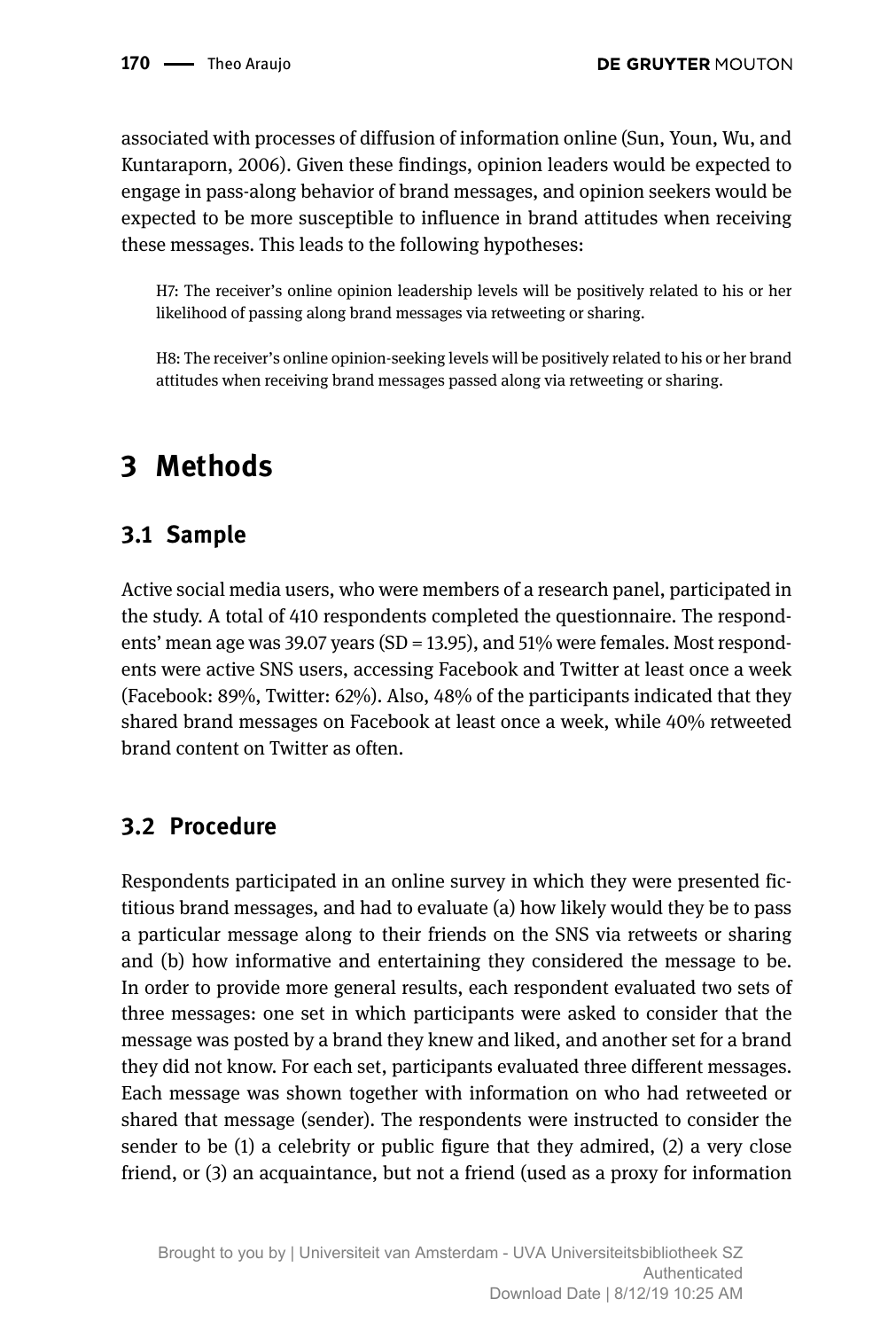broker). The type of sender was randomly associated with each message, and shown in similar proportions (of the messages shown to each respondent, 33% were said to be passed along by a celebrity, 33% by a close friend and 33% by an acquaintance).

The fictitious brand messages were designed to vary in levels of information and entertainment (e.g., "On this Valentine's day, set your romance on fire with our new fragrance. #LOVE", "Check out our new cameras: They have batteries that last a month, and store 3x more pictures than other digital cameras"), and the evaluation used in the analysis was the one made by the respondent, given the level of subjectivity of this assessment.

### **3.3 Measures**

#### **3.3.1 Willingness to pass along the brand message**

Participants rated the extent to which they agreed with the statement that they would pass along the message in question on Twitter or Facebook via retweeting or sharing. The responses were given on a 7-point scale, ranging from "Strongly disagree" to "Strongly agree"  $(M = 4.07, SD = 1.93)$ .

#### **3.3.2 Brand attitude**

Respondents evaluated their attitude towards each of the brands that had originally written the messages by responding to three questions measuring brand affect (Sengupta and Johar, 2002). The responses were on a 7-point scale (Cronbach's *α* = 0.95, *M* = 4.51, *SD* = 1.61).

#### **3.3.3 Message evaluation**

Each respondent evaluated each message for its entertainment and informational levels. Starting from an earlier scale measuring hedonic and utilitarian consumer attitudes (Voss, Spangenberg, and Grohmann, 2003), a specific measure was developed to evaluate the entertainment (hedonic) and informational (utilitarian) levels of a message. For the entertainment level, respondents rated the extent to which they agreed that the message was fun, exciting and entertaining on a 7-point scale ranging from "Strongly disagree" to "Strongly agree" (Cronbach's  $\alpha$  = 0.95, *M* = 4.28, *SD* = 1.65). For the informational level, respondents evaluated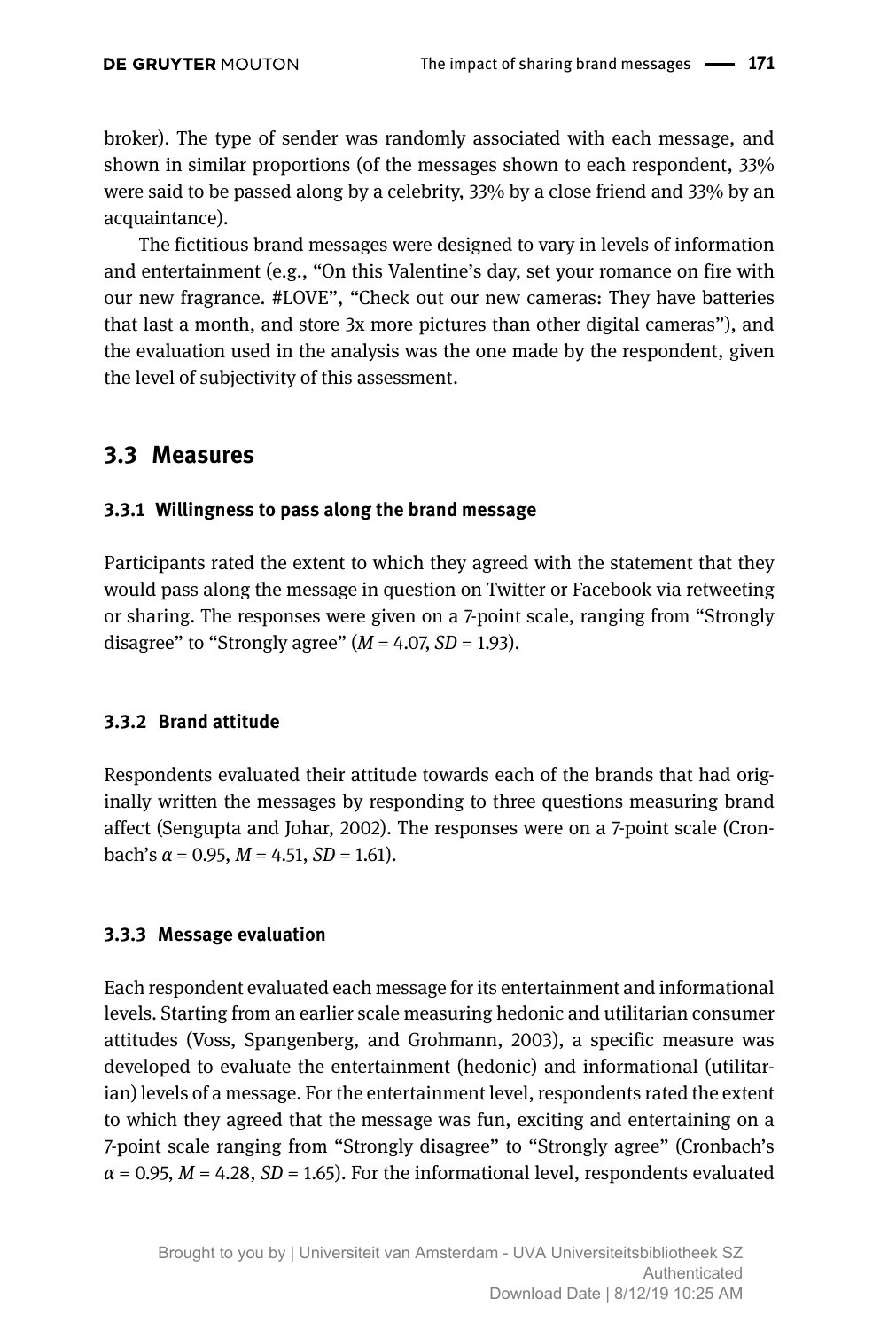the extent to which the message was practical, informative, and helpful also on a 7-point scale (Cronbach's *α* = 0.93, *M* = 4.78, *SD* = 1.54). Confirmatory Factor Analysis was run to validate the existence of two latent variables in the message evaluations – entertainment and informational levels –, considering the adaptations made to the original scale. Using guidelines for identification of models with measurement errors (Kline, 2011) and allowing for covariance between error terms, the model indicated good fit (RMSEA =  $0.045$ , range  $0.032 - 0.060$ , CFI = 0.998, SRMR = 0.006). The predicted latent variables were used in the analysis.

#### **3.3.4 Online opinion leadership and opinion-seeking levels**

An adapted version of the scale from Sun et al. (2006) was used to measure online opinion leadership and opinion-seeking levels. The questions were also asked on a 7-point scale ranging from "Strongly disagree" to "Strongly agree", with online opinion leadership (Cronbach's  $α = 0.94$ ,  $M = 4.47$ ,  $SD = 1.45$ ) and online opinion seeking (Cronbach's  $\alpha$  = 0.88,  $M$  = 4.70,  $SD$  = 1.21) being measured using eight questions each. Considering each scale was also adapted, Confirmatory Factor Analysis was run. Models correcting for covariance between error terms indicated good fit for both opinion leadership (RMSEA  $= 0.036$ , range 0.000 to 0.063,  $CFI = 0.997$ , SRMR = 0.014) and opinion seeking (RMSEA = 0.038, range 0.000 to 0.071, CFI = 0.996, SRMR = 0.016). The predicted latent variables were used in the analysis.

#### **3.3.5 Control variables**

Age and gender were included in the analysis as control variables, as earlier research shows that they influence SNS-related behavior (Amichai-Hamburger and Vinitzky, 2010; Hollenbaugh and Ferris, 2014). Another control variable was whether the message indicated that the brand was known or unknown to the respondent (50% of the messages shown to each respondent were associated with a known brand, and 50% with an unknown brand).

## **3.4 Analytical strategy**

Multilevel regression models for each dependent variable were built to test the hypotheses and answer the research question of this study. The unit of analysis was each message evaluation done by each respondent ( $n = 2460$ ). The data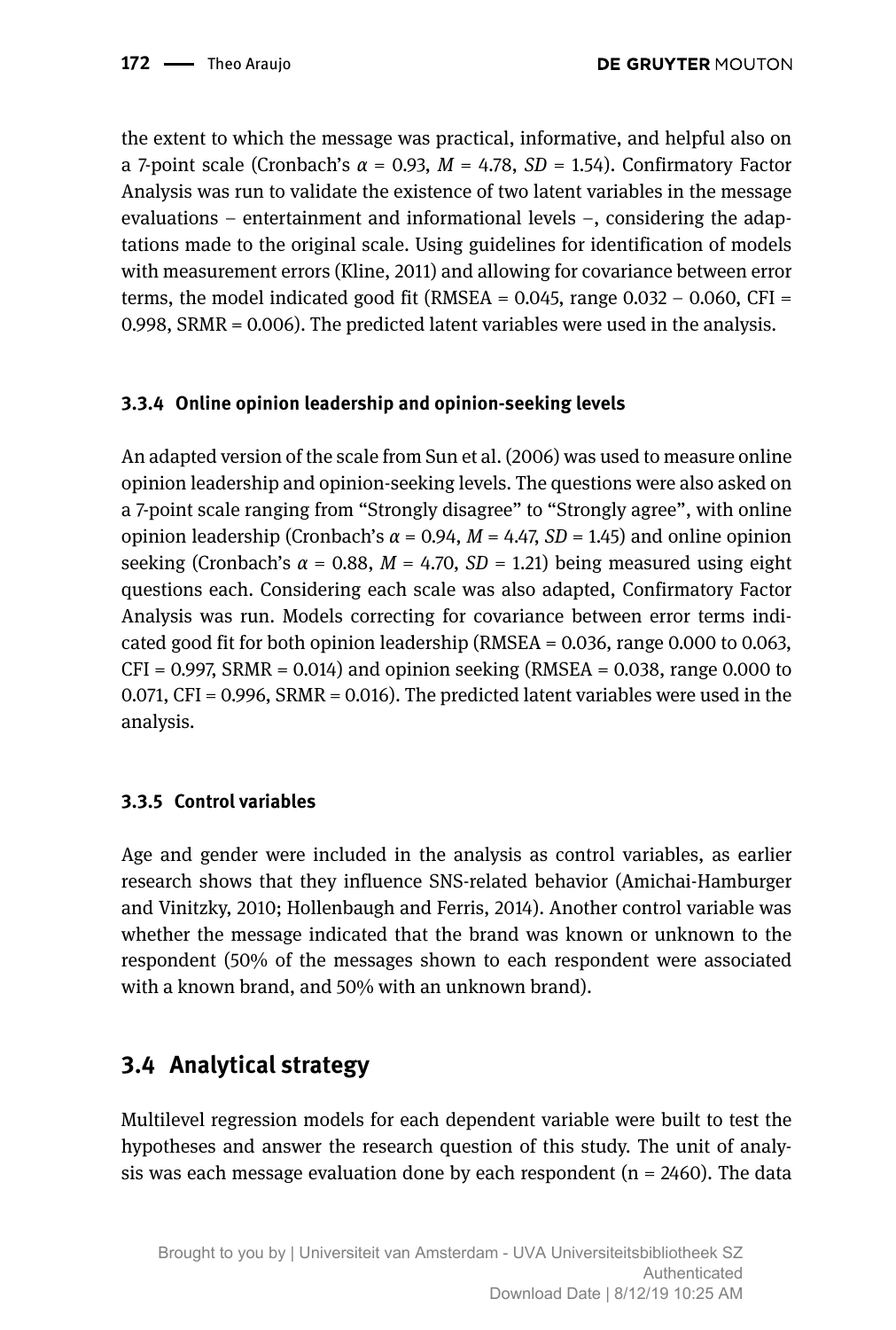were analyzed using multilevel regression with cross-classified models, considering that each respondent ( $n = 410$ ) evaluated more than one message ( $n = 6$ ). Each model had two contextual levels: messages (6 groups, one per message) and respondents (410 groups, one per respondent). This strategy ensured that any unexplained variance associated with internal characteristics of the respondent or of the message was isolated at the contextual level (Fielding and Goldstein, 2006; Goldstein, 1994). Finally, a new set of models was created with the standardized version of the variables to allow for the comparison of their influence on the dependent variables. The inclusion of binary variables (e.g., type of sender, gender), however, posed a challenge to the standardization, as standardized versions of binary variables cannot be directly interpreted. We therefore standardized all non-binary variables by dividing the inputs by two standard deviations, in line with recommendations from the literature (Gelman, 2008). This strategy ensures that the standardized variables have a standard deviation of 0.5, which leaves them in a scale that is directly comparable with the (unstandardized) binary variables.

## **4 Results**

The results, shown in Table 1, indicate that message evaluation influences the willingness to participate in pass-along behavior. This provides support to both H1 and H2. In line with H1, the more informational receivers consider brand messages to be, the more likely they are to pass them along, with each increase in the level of message evaluation raising the willingness to pass along the brand message by 0.35. In line with H2, the more entertaining respondents perceive brand messages to be, the more likely they are to pass them along, with each increase in entertainment levels also increasing pass-along behavior by 0.52.

**<sup>1</sup>** Given that passing along a brand message (by sharing or retweeting) can be considered a binary decision (i.e., the SNS user decides whether to pass the message along or not), and given that 22.44% of the responses were on the scale midpoint (4, on a 7-point scale), we conducted additional analyses with the willingness to pass along measure transformed into a binary variable. We created three cross-classified multilevel logit models, with the binary variable constructed with varying threshold levels for considering that a respondent would pass the message along (model 1: five and above, model 2: six and above, and model 3: only seven). The three models show results largely consistent with Table 1 when it comes to direction and statistical significance, only differing for control variables and, in the case of model 1 (five and above), with the effect of information brokers (compared to close friends) being significant.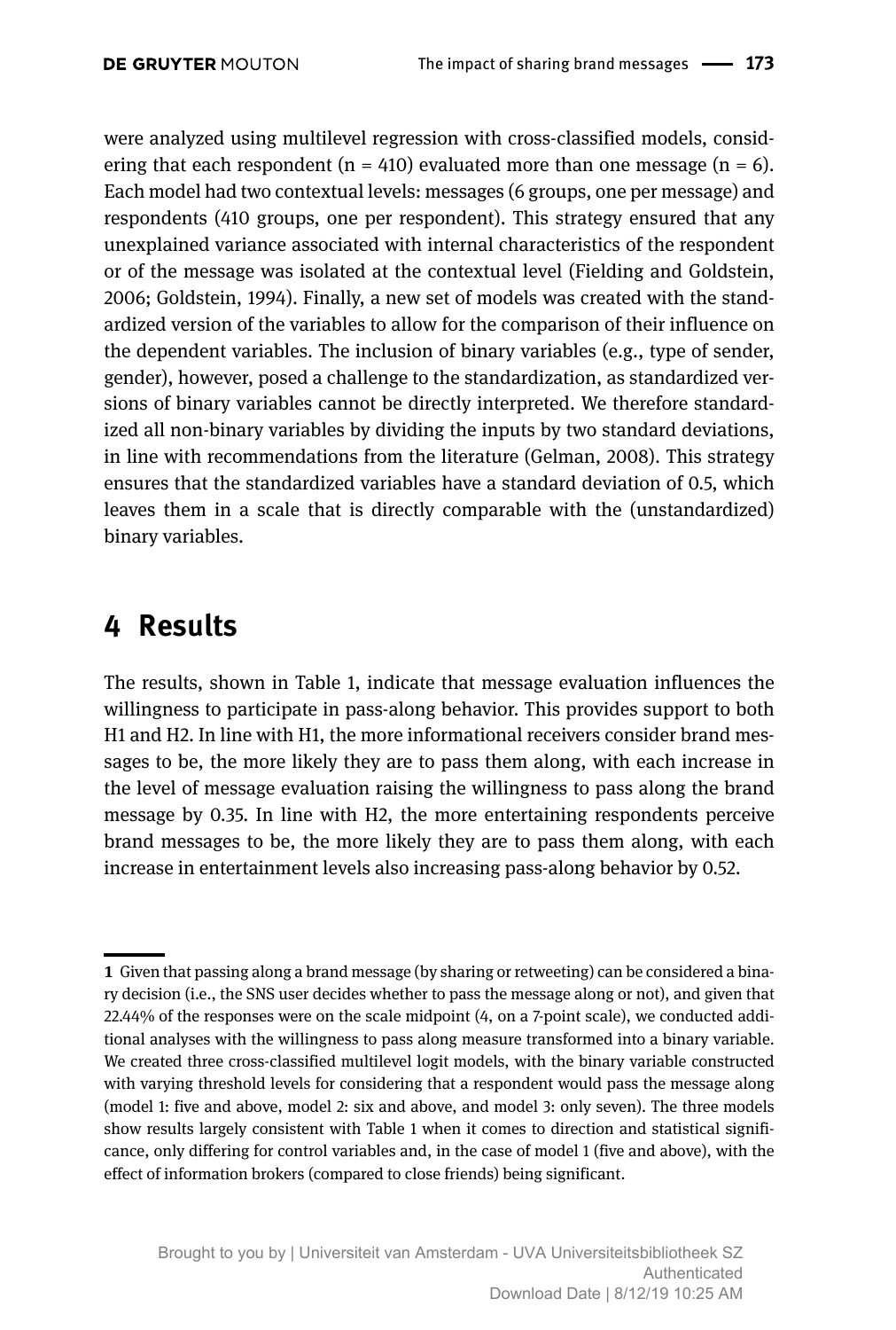The results also provide support to H3 and H4, which associated message evaluation with influence on brand attitudes. As proposed by H3, the more informative receivers perceive the message to be, the better their attitude towards the brand, with each increase in informational level improving brand attitudes by 0.48. Likewise, and as proposed by H4, perceived entertainment levels of a message also improve brand attitudes, by 0.37.

|                                       | Willingness to pass along <sup>1</sup> |           | <b>Brand attitude</b> |           |
|---------------------------------------|----------------------------------------|-----------|-----------------------|-----------|
|                                       | b                                      | <b>SE</b> | b                     | <b>SE</b> |
| Message                               |                                        |           |                       |           |
| Information level                     | $0.35**$                               | 0.03      | $0.48**$              | 0.02      |
| <b>Entertainment level</b>            | $0.52**$                               | 0.03      | $0.37**$              | 0.02      |
| Sender                                |                                        |           |                       |           |
| Acquaintance                          | $-0.08$                                | 0.04      | (base category)       |           |
| Celebrity                             | $-0.03$                                | 0.04      | $-0.06$               | 0.03      |
| Close friend                          | (base category)                        |           | $0.13**$              | 0.03      |
| Receiver                              |                                        |           |                       |           |
| Opinion leadership level              | $0.2**$                                | 0.04      | $0.05*$               | 0.03      |
| Opinion-seeking level                 | 0.03                                   | 0.07      | $0.17**$              | 0.05      |
| Control variables                     |                                        |           |                       |           |
| Age                                   | 0                                      | 0         | 0                     | 0         |
| Female                                | $-0.2*$                                | 0.09      | $-0.13*$              | 0.06      |
| Known brand                           | 0.06                                   | 0.08      | $-0.01$               | 0.06      |
| Intercept                             | 4.1                                    | 0.14      | 4.54                  | 0.1       |
| Contextual level variance<br>Variance |                                        |           |                       |           |
| Message group                         | 0.01                                   | 0.01      | 0.004                 | 0.003     |
| Respondent                            | 0.62                                   | 0.05      | 0.26                  | 0.02      |
| Residual                              | 0.73                                   | 0.02      | 0.45                  | 0.01      |
| Intraclass correlation                |                                        |           |                       |           |
| Message group                         | 0.01                                   |           | 0.02                  |           |
| Respondent                            | 0.63                                   |           | 0.58                  |           |
| Residual                              | 0.36                                   |           | 0.40                  |           |
| -2*Log likelihood                     | 6960.29                                |           | 5639.25               |           |

Table 1: Results of cross-classified multilevel models (n = 2460).

\*\*p<.01; \*p<.05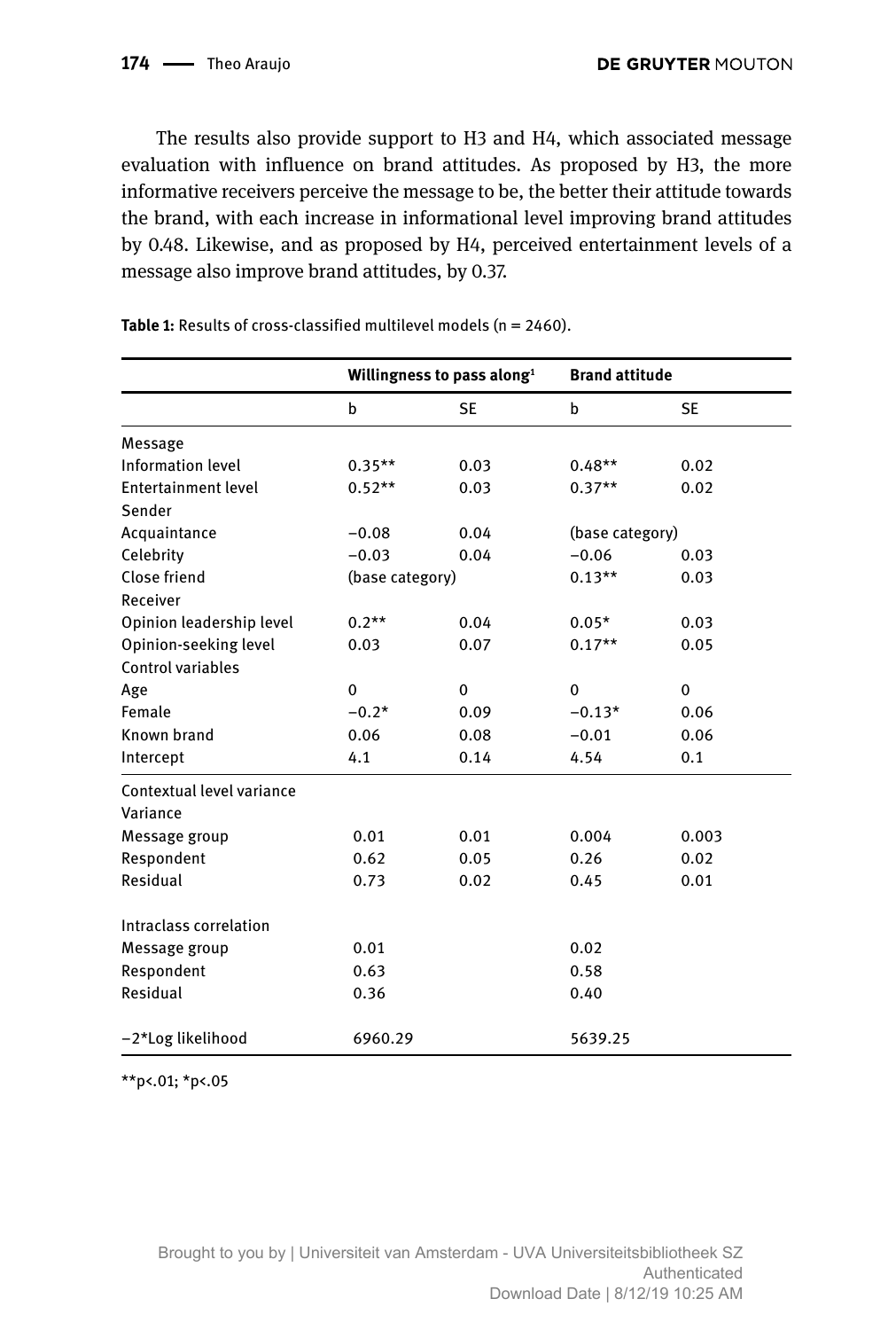The results do not show significant differences between the influences of types of sender and willingness to participate in pass-along behavior. Therefore, this does not provide support to H5, which indicated that receiving brand messages passed along by information brokers or celebrities would lead to a higher likelihood of pass-along behavior than when the messages were passed along by close friends. The type of sender, however, influences brand attitudes positively in the case of close friends, but does not show a significant effect in the case of celebrities. This provides partial support to H6.

When it comes to the receiver, both H7 and H8 are supported. Receivers that have higher opinion-leadership levels and participate more often in eWOM to provide recommendations and help others are also more likely to pass along brand messages on SNSs. This provides support to H7. Receivers with higher online opinion-seeking levels, who rely on eWOM to take decisions, displayed higher brand attitudes after reading a brand message passed along by others than receivers with lower levels of online opinion seeking, which supports H8.

It remains to be seen, however, how the influence of each variable compares to the others. The models with the standardized versions of the variables, shown in Table 2, enable this comparison, and indicate that message evaluation has the strongest influence over both willingness to pass along and brand attitudes when compared to the sender and to receiver characteristics. In particular, the perceived entertainment level of a message has a stronger influence than the informational level on willingness to pass the message along. When it comes to brand attitudes, however, the importance is reversed: The perceived informational level of a message has a more influence on brand attitudes compared to the perceived entertainment level.

Receiver characteristics are the second most important group both for willingness to pass along and for brand attitudes, as indicated by the standardized results from opinion leadership and opinion-seeking levels. Finally, sender characteristics, in particular, receiving the message from a close friend, only have a significant influence on brand attitudes. This influence, however, is smaller than message and receiver characteristics.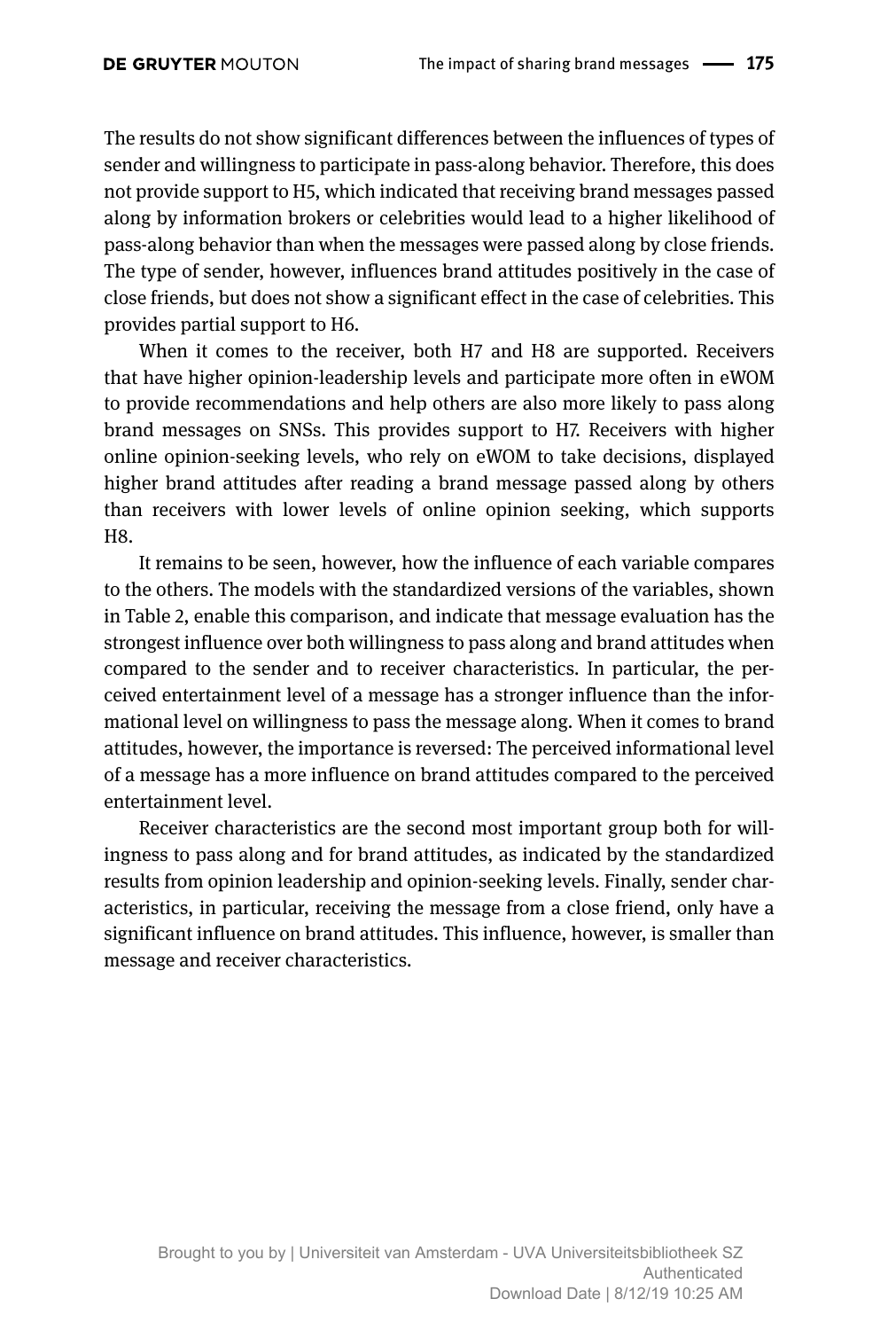|                            | <b>Willingness to pass along</b> |           | <b>Brand attitude</b> |           |
|----------------------------|----------------------------------|-----------|-----------------------|-----------|
|                            | b                                | <b>SE</b> | b                     | <b>SE</b> |
| Message                    |                                  |           |                       |           |
| Informational level        | $0.99**$                         | 0.08      | $1.37**$              | 0.06      |
| <b>Entertainment level</b> | $1.55***$                        | 0.09      | $1.12**$              | 0.07      |
| Sender                     |                                  |           |                       |           |
| Acquaintance               | $-0.08$                          | 0.04      | (base category)       |           |
| Celebrity                  | $-0.03$                          | 0.04      | $-0.06$               | 0.03      |
| Close friend               | (base category)                  |           | $0.13**$              | 0.03      |
| Receiver                   |                                  |           |                       |           |
| Opinion leadership level   | $0.6***$                         | 0.12      | $0.15*$               | 0.08      |
| Opinion seeking level      | 0.05                             | 0.12      | $0.29**$              | 0.08      |
| Control variables          |                                  |           |                       |           |
| Age                        | 0.04                             | 0.09      | $-0.03$               | 0.06      |
| Female                     | $-0.2*$                          | 0.09      | $-0.13*$              | 0.06      |
| Known brand                | 0.06                             | 0.08      | $-0.01$               | 0.06      |
| Intercept                  | 4.18                             | 0.09      | 4.55                  | 0.06      |
| Contextual level variance  |                                  |           |                       |           |
| Variance                   |                                  |           |                       |           |
| Message group              | 0.01                             | 0.01      | 0.004                 | 0.003     |
| Respondent                 | 0.62                             | 0.05      | 0.26                  | 0.02      |
| Residual                   | 0.73                             | 0.02      | 0.45                  | 0.01      |
| Intraclass correlation     |                                  |           |                       |           |
| Message group              | 0.01                             |           | 0.02                  |           |
| Respondent                 | 0.63                             |           | 0.58                  |           |
| Residual                   | 0.36                             |           | 0.40                  |           |
| -2*Log likelihood          | 6960.29                          |           | 5639.25               |           |

**Table 2:** Results of cross-classified multilevel models with standardized variables (n = 2460).

\*\*p<.01; \*p<.05

# **5 Discussion**

This study aimed to fill a gap in the online communication literature by exploring the impact of reading brand messages on SNSs that were passed along by others. The first key finding is the importance of the message evaluation for pass-along behavior. Receivers are more likely to pass along a brand message when they perceive it to be informational and entertaining. This extends earlier research on Twitter (Araujo et al., 2015) by demonstrating that the way that the receivers *per-*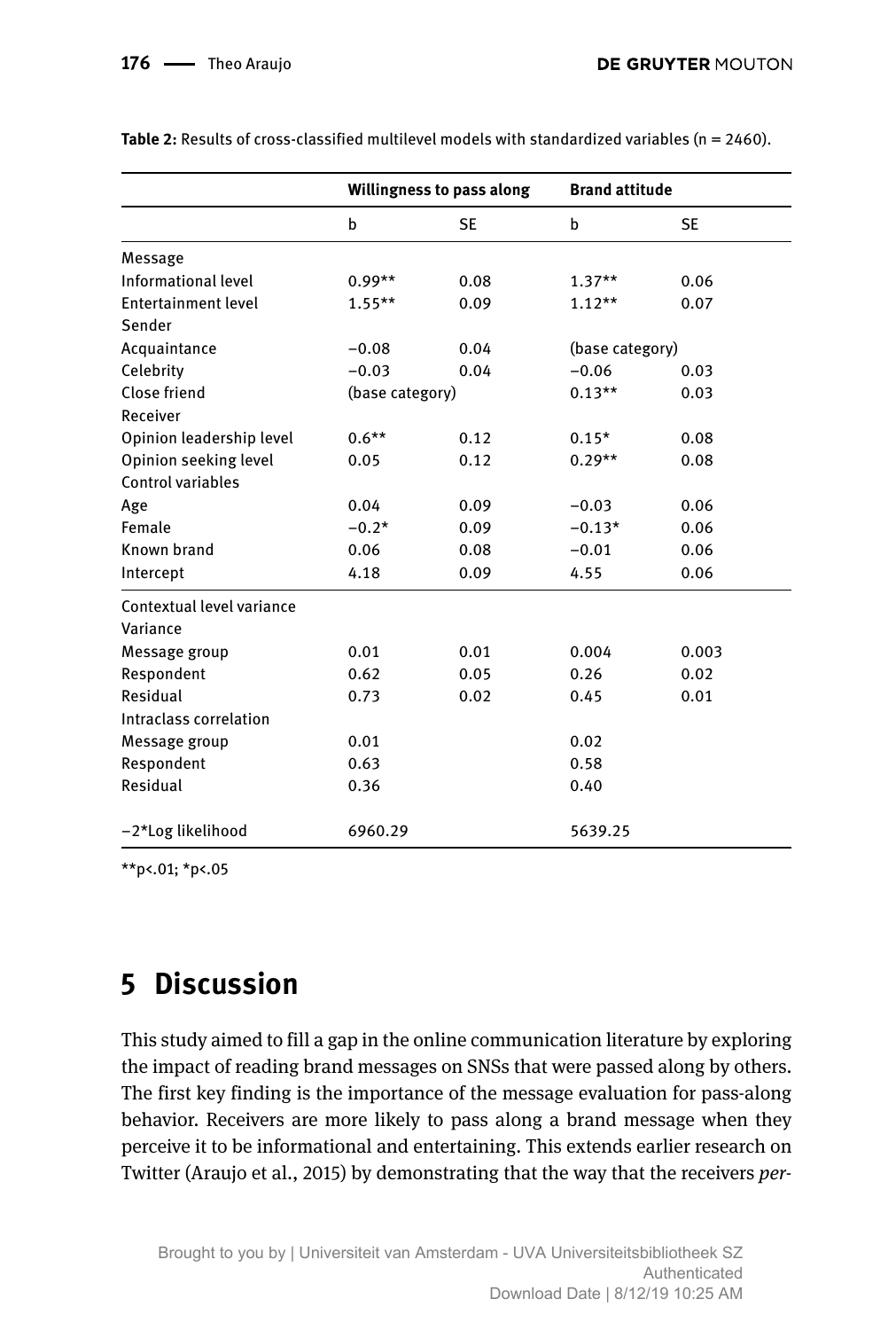*ceive* the message, more than just how the message is written, is important. These findings also confirm that utilitarian and hedonic reasons for pass-along behavior, identified in viral advertising research (Chiu et al., 2007; Phelps et al., 2004), are also relevant in the context of brand content diffusion on SNSs via retweeting or sharing. Moreover, message evaluation has the strongest effect on willingness to pass along brand messages as compared to sender or receiver characteristics, with the entertainment (hedonic) dimension having a slightly stronger influence than the informational (utilitarian) dimension. This indicates that receivers tend to place slightly more emphasis on the entertainment value of the brand message when deciding whether to share or retweet it to their own friends on the SNS.

Message evaluation influences not only the willingness to pass along the message, but also the receiver's attitude towards the brand. The more the message is perceived as being informational and entertaining, the more positive the attitude the receiver will have toward the brand. Moreover, message evaluation also has a stronger effect on brand attitudes than receiver or sender characteristics. And, unlike the willingness for pass-along behavior, the informational (utilitarian) dimension has a stronger effect on brand attitudes than the entertainment (hedonic) dimension. This suggests that receivers prioritize the level of information and usefulness of a brand message when they are forming their opinions about a brand.

Another aspect of the communication process investigated by this study was the influence of the sender or, in other words, the person who had passed along the brand message to the receiver. Three different types of sender were investigated: celebrities, information brokers, and close friends. Interestingly, there was no significant difference between the three types of sender included in this study when it came to their ability to stimulate pass-along behavior. The lack of significant results does not provide support to the hypothesis indicating that information brokers (operationalized in this study as acquaintances) and celebrities would be more likely to stimulate pass-along behavior than close friends. One potential reason for this might be that receivers, when evaluating their intention to pass the message along, do so based solely on how entertaining or informational the message is, rather than actively considering who passed it along in the first place. Considering that earlier studies indicate that information brokers are responsible for most of the information diffusion on Twitter (Araujo et al., 2017; Bakshy et al., 2011), it could be argued that their influence is exerted by their ability to bring new information from groups with whom the receiver has little contact. Future studies should investigate this topic further by adopting other designs to simulate information brokerage, evaluating how information novelty may also influence this process, and especially combining survey with observational data. Another potential reason for these findings, specifically for celebri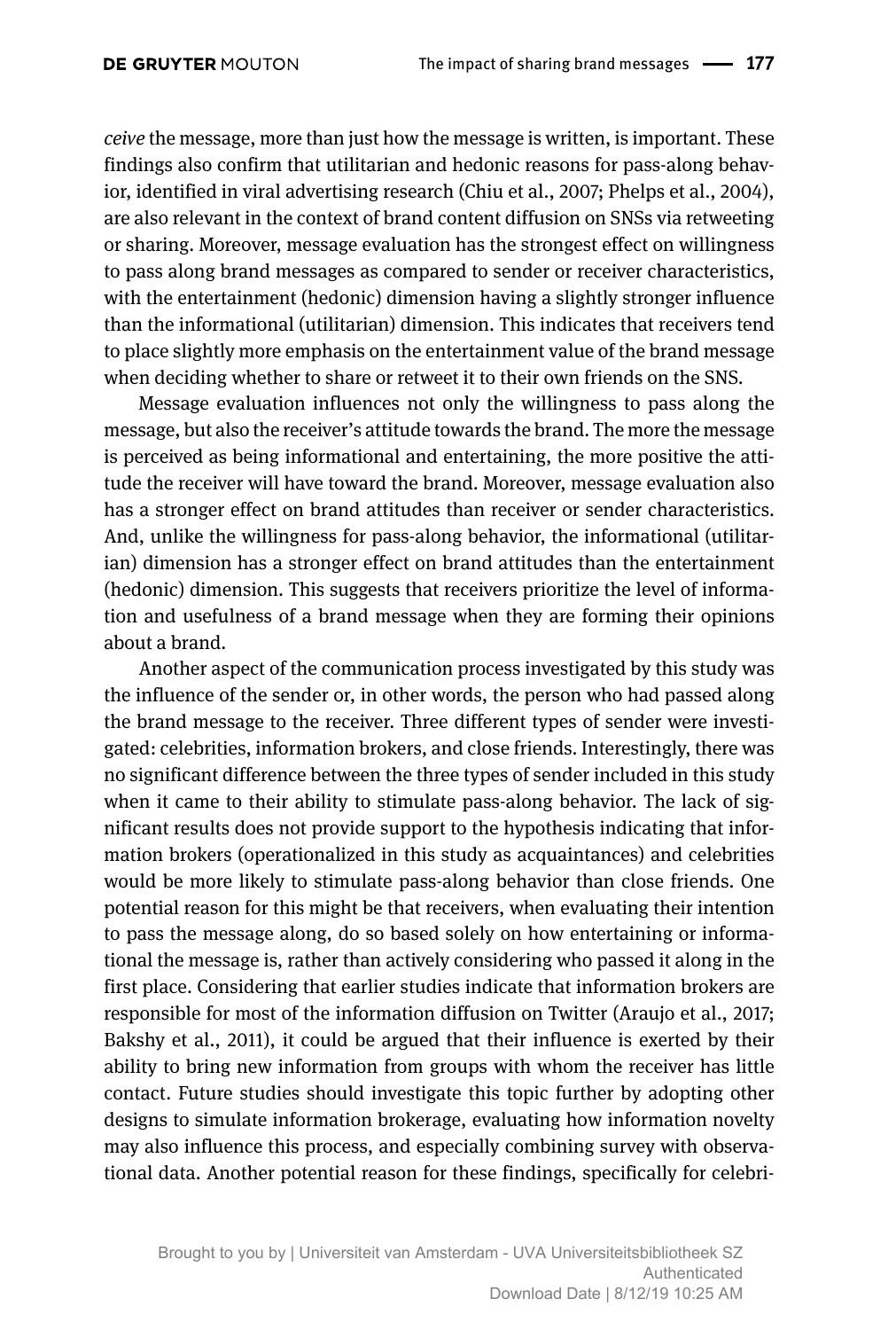ties, is that the brand messages in our study were generic (i.e., did not include any celebrity-specific information), which may then make them less relevant for celebrity endorsements.

Nevertheless, the results indicate that tie strength influences brand attitudes. When receivers read a brand message passed along by a close friend, they were more likely to have stronger brand attitudes than when they received the same message from an acquaintance. This is in line with the idea that strong ties are more important for decision making than weak ties (J. J. Brown and Reingen, 1987), and validates earlier findings on viral campaigns (van Noort et al., 2012) as well as on the influence that tie strength has on purchase intentions when it comes to positive WOM (Baker et al., 2016). Interestingly, contrary to what we hypothesized, reading a brand message passed along by a celebrity did not yield stronger brand attitudes. This is unexpected, considering that celebrity endorsements have been shown to influence consumer attitudes in advertising (Amos, Holmes, and Strutton, 2008) and influence purchase intentions and brand attitudes when celebrities tweet *about* brands (Jin and Phua, 2014). Future studies should investigate this further, and explore whether consumers differentiate between instances where the celebrity is simply passing along a message from a brand, and when the celebrity is taking a more active role in the communication.

The final aspect of the communication process evaluated by this study was the receiver. The findings indicate that people who display general opinion leadership behavior online, and are consulted by others when making purchase decisions, are more likely to pass along brand messages. This indicates that the mechanisms for information diffusion on Facebook and Twitter are also used by opinion leaders and are relevant for consumer-to-consumer eWOM processes even when these processes are for the diffusion of messages created by brands. Along the same lines, the results also indicate that online opinion seekers, who generally ask for advice online from other users before making decisions, are more likely to have better brand attitudes when reading brand messages passed along by other users.

### **5.1 Limitations and future research**

While this study provides important findings regarding the effects of brand content diffusion on SNSs, some limitations need to be considered. Firstly, the online survey asked respondents about their intention to pass along fictitious brand messages. While this provides important results, future research should combine observational data and also consider ways to integrate the respondent's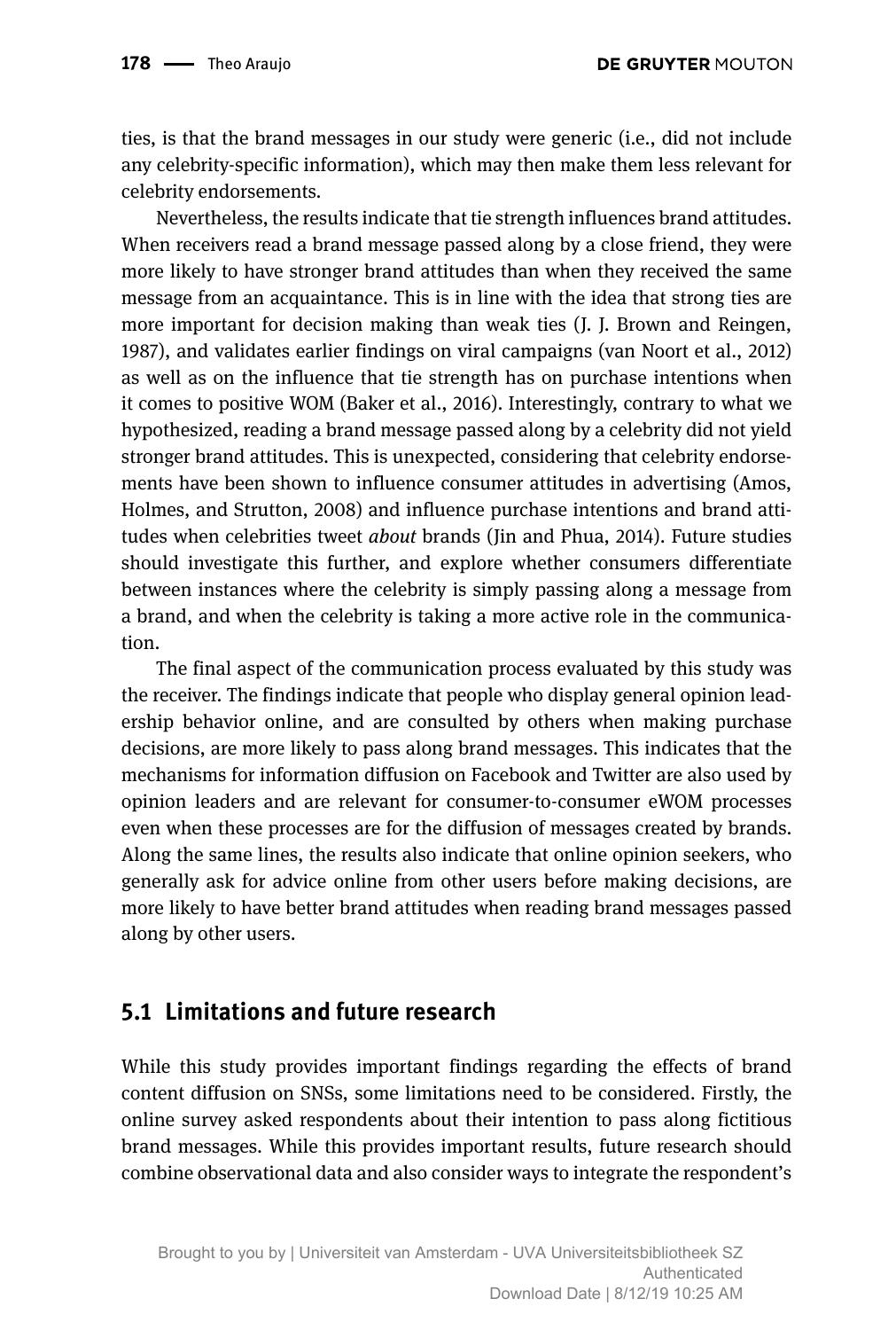own activities on SNSs and the brands that he or she follows as well as other SNS users with whom they interact into the design. This should also help evaluate how different levels of identification with a brand may influence the process and explore the effects of social identification with the sender at a more specific level, being less reliant on self-reported measures. Secondly, this study focused only on brand messages created on SNSs as regular content (i.e., a tweet or a status update) passed along by other users. Future studies should explore the positive and negative effects of seeking eWOM about brands (created by consumers), brand messages (created by brands) passed along by other users, and advertisements on the SNS. Thirdly, the relationship with the sender was operationalized using binary variables, which may have reduced the granularity of the results. Additional research should investigate the strength of ties with continuous measures. Fourthly, it is important to note that consumers have a wide variety of motivations to engage in WOM and with brand content (Barreto, 2014; Bronner and de Hoog, 2010; Muntinga et al., 2011; Schivinski, Christodoulides, and Dabrowski, 2016), and, when it comes to message evaluations, this study prioritized only two, namely hedonic (operationalized as perceiving the message as entertaining) and utilitarian (perceiving the message as informative) dimensions. Future research should extend these findings, focusing on the influence of other motivations and message evaluations (including self-expression, image management) as well as of other SNS features (e.g., displaying statistics of how often the message has already been shared, or how popular the sender is). Finally, this study explored these effects for consumer brands in general. Future research should evaluate how the influences of sender, message, and receiver characteristics differ depending on other criteria relevant to marketing communication, including differences between market segments, existing levels of brand awareness and/or attitudes, and across cultures.

# **6 Conclusion**

Notwithstanding these limitations, this study offers important insights regarding online brand communication and the influence of brand content diffusion on SNSs enabled by information diffusion mechanisms such as retweeting or sharing. The implications to brands are clear, as demonstrated by the key findings from this study. The more informative and entertaining those brand messages are, the more they will be passed along to other SNS users, and the greater their influence on brand attitudes. Moreover, online opinion leaders not only engage in consumer-to-consumer eWOM, but are also willing to pass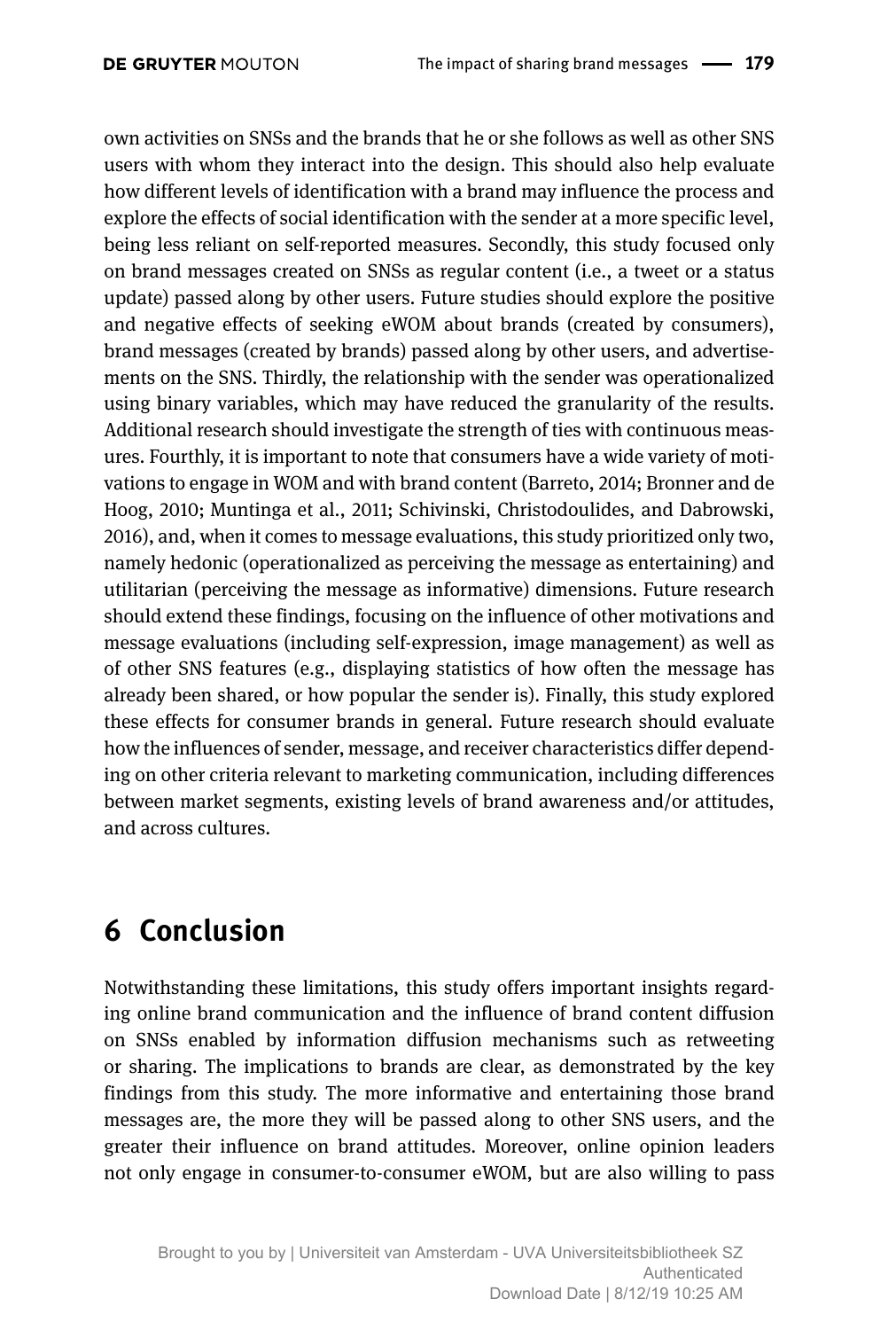along brand messages. This presents an important opportunity for brands to engage with these types of influential users and maximize the reach of the brand message. People who often make decisions or seek advice by engaging in consumer-to-consumer eWOM are also influenced by brand messages passed along by these mechanisms of information diffusion, which reinforces their relevance to online brand communication. These findings, however, provide more than just practical implications to brands. They demonstrate how these new capabilities brought on by SNSs and social media change the balance of the brand-consumer relationship, turning consumers into active participants able to promote their favorite brand messages and to influence their own audience on the SNS in the process.

## **References**

- Amichai-Hamburger, Y., & Vinitzky, G. (2010). Social network use and personality. *Computers in Human Behavior*, *26*(6), 1289–1295.<https://doi.org/10.1016/j.chb.2010.03.018>
- Amos, C., Holmes, G., & Strutton, D. (2008). Exploring the relationship between celebrity endorser effects and advertising effectiveness: A quantitative synthesis of effect size. *International Journal of Advertising*, *27*(2), 209–234.
- Araujo, T., & Neijens, P. (2012). Friend me: Which factors influence top global brands participation in social network sites. *Internet Research*, *22*(5), 626–640. [https://doi.](https://doi.org/10.1108/10662241211271581) [org/10.1108/10662241211271581](https://doi.org/10.1108/10662241211271581)
- Araujo, T., Neijens, P. C., & Vliegenthart, R. (2015). What motivates consumers to re-Tweet brand content? The impact of information, emotion, and traceability on pass-along behavior. *Journal of Advertising Research*, *55*(3), 284–295.
- Araujo, T., Neijens, P., & Vliegenthart, R. (2017). Getting the word out on Twitter: The role of influentials, information brokers and strong ties in building word-of-mouth for brands. *International Journal of Advertising*, *36*(3), 496–513. [https://doi.org/10.1080/02650487.2](https://doi.org/10.1080/02650487.2016.1173765) [016.1173765](https://doi.org/10.1080/02650487.2016.1173765)
- Arndt, J. (1967). Role of product-related conversations in the diffusion of a new product. *Journal of Marketing Research*, 291–295.
- Babic Rosario, A., Sotgiu, F., de Valck, K., & Bijmolt, T. H. (2016). The effect of electronic word of mouth on sales: A meta-analytic review of platform, product, and metric factors. *Journal of Marketing Research*, *53*(3), 297–318.
- Babin, B. J., Darden, W. R., & Griffin, M. (1994). Work and/or fun: measuring hedonic and utilitarian shopping value. *Journal of Consumer Research*, 644–656.
- Baker, A. M., Donthu, N., & Kumar, V. (2016). Investigating how word-of-mouth conversations about brands influence purchase and retransmission intentions. *Journal of Marketing Research*, *53*(2), 225–239.
- Bakshy, E., Hofman, J. M., Mason, W. A., & Watts, D. J. (2011). Everyone's an influencer: Quantifying influence on twitter. In *Proceedings of the fourth ACM international conference on web search and data mining* (pp. 65–74). Retrieved March 8, 2018 from [http://dl.acm.](http://dl.acm.org/citation.cfm?id=1935845.) [org/citation.cfm?id=1935845.](http://dl.acm.org/citation.cfm?id=1935845.)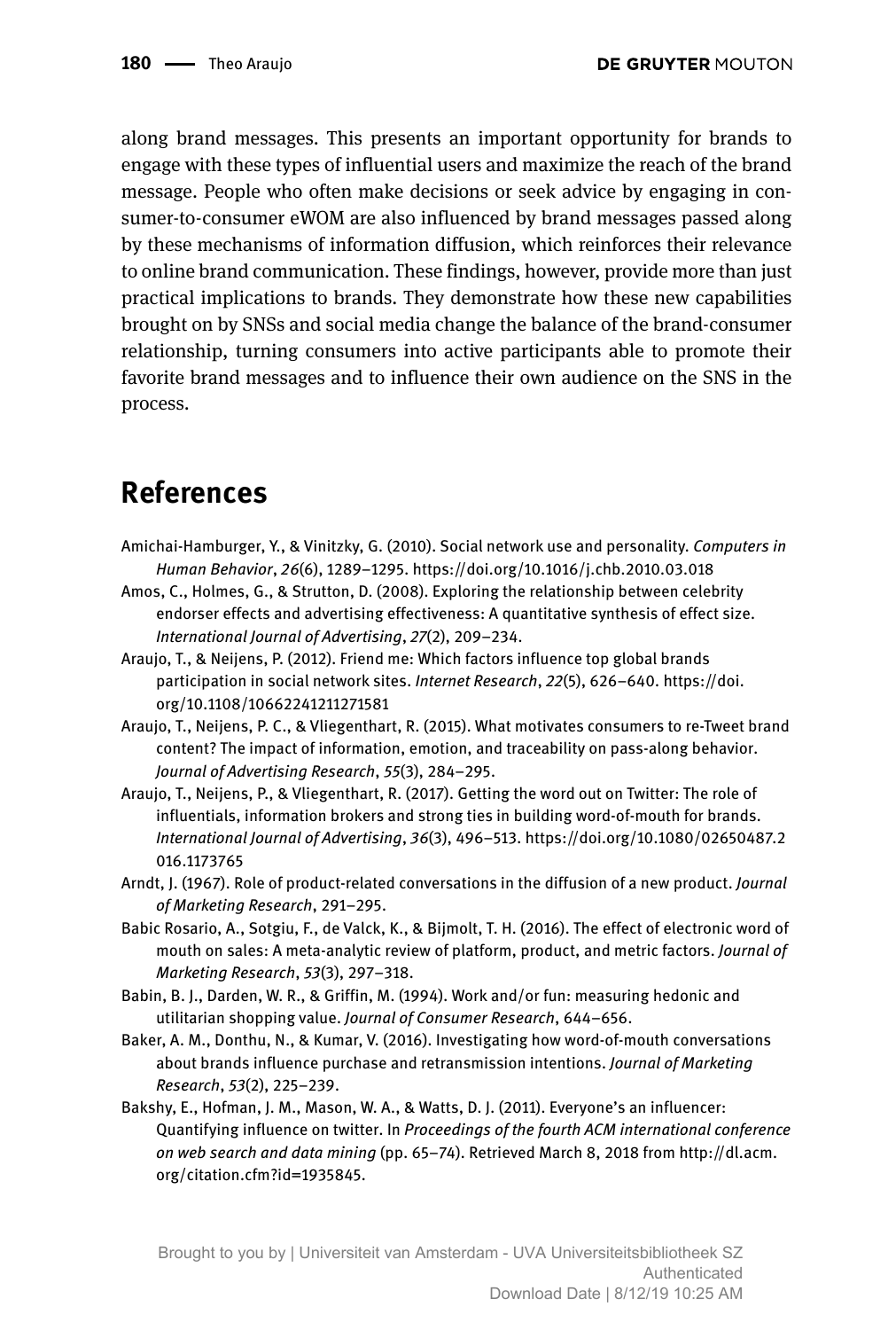- Bakshy, E., Rosenn, I., Marlow, C., & Adamic, L. A. (2012). The role of social networks in information diffusion. In *Proceedings of the 21st international conference on World Wide Web* (pp. 519–528). Retrieved March 8, 2018 from [http://dl.acm.org/citation.](http://dl.acm.org/citation.cfm?id=2187907.) [cfm?id=2187907.](http://dl.acm.org/citation.cfm?id=2187907.)
- Barreto, A. M. (2014). The word-of-mouth phenomenon in the social media era. *International Journal of Market Research*, *56*(5), 631–654.
- Berger, J., & Milkman, K. L. (2012). What makes online content viral? *Journal of Marketing Research*, *49*(2), 192–205.
- Boyd, D., Golder, S., & Lotan, G. (2010). Tweet, tweet, retweet: Conversational aspects of retweeting on twitter. In *System Sciences (HICSS), 2010 43rd Hawaii International Conference on System Sciences* (pp. 1–10).
- Bronner, F., & de Hoog, R. (2010). Vacationers and eWOM: Who posts, and why, where, and what? *Journal of Travel Research*, *50*(1), 15–26. [https://doi.](https://doi.org/10.1177/0047287509355324) [org/10.1177/0047287509355324](https://doi.org/10.1177/0047287509355324)
- Brooks, R. C. (1957). "Word-of-mouth" advertising in selling new products. *The Journal of Marketing*, *22*(2), 154–161.
- Brown, J., Broderick, A. J., & Lee, N. (2007). Word of mouth communication within online communities: Conceptualizing the online social network. *Journal of Interactive Marketing*, *21*(3), 2–20.<https://doi.org/10.1002/dir.20082>
- Brown, J. J., & Reingen, P. H. (1987). Social ties and word-of-mouth referral behavior. *Journal of Consumer Research*, 350–362.
- Burt, R. S. (2000). The network structure of social capital. *Research in Organizational Behavior*, *22*, 345–423.
- Chiu, H. C., Hsieh, Y. C., Kao, Y. H., & Lee, M. (2007). The determinants of email receivers' disseminating behaviors on the internet. *Journal of Advertising Research*, *47*(4), 524–534.
- Dobele, A., Lindgreen, A., Beverland, M., Vanhamme, J., & van Wijk, R. (2007). Why pass on viral messages? Because they connect emotionally. *Business Horizons*, *50*, 291–304.
- Eckler, P., & Bolls, P. (2011). Spreading the virus: Emotional tone of viral advertising and its effect on forwarding intentions and attitudes. *Journal of Interactive Advertising*, *11*(2), 1–11.
- Feick, L. F., & Price, L. L. (1987). The market maven: A diffuser of marketplace information. *The Journal of Marketing*, 83–97.
- Fielding, A., & Goldstein, H. (2006). *Cross-classified and multiple membership structures in multilevel models: An introduction and review*. Retrieved March 8, 2018 from [http://dera.](http://dera.ioe.ac.uk/6469/1/RR791.pdf.) [ioe.ac.uk/6469/1/RR791.pdf.](http://dera.ioe.ac.uk/6469/1/RR791.pdf.)
- Flynn, L. R., Goldsmith, R. E., & Eastman, J. K. (1996). Opinion leaders and opinion seekers: Two new measurement scales. *Journal of the Academy of Marketing Science*, *24*(2), 137–147.
- Gelman, A. (2008). Scaling regression inputs by dividing by two standard deviations. *Statistics in Medicine*, *27*(15), 2865–2873.<https://doi.org/10.1002/sim.3107.>
- Gensler, S., Völckner, F., Liu-Thompkins, Y., & Wiertz, C. (2013). Managing brands in the social media environment. *Journal of Interactive Marketing*, *27*(4), 242–256. [https://doi.](https://doi.org/10.1016/j.intmar.2013.09.004) [org/10.1016/j.intmar.2013.09.004](https://doi.org/10.1016/j.intmar.2013.09.004)
- Goldstein, H. (1994). Multilevel cross-classified models. *Sociological Methods & Research*, *22*(3), 364–375.

Granovetter, M. S. (1973). The strength of weak ties. *American Journal of Sociology*, 1360–1380.

Hennig-Thurau, T., Gwinner, K. P., Walsh, G., & Gremler, D. D. (2004). Electronic word-of-mouth via consumer-opinion platforms: What motivates consumers to articulate themselves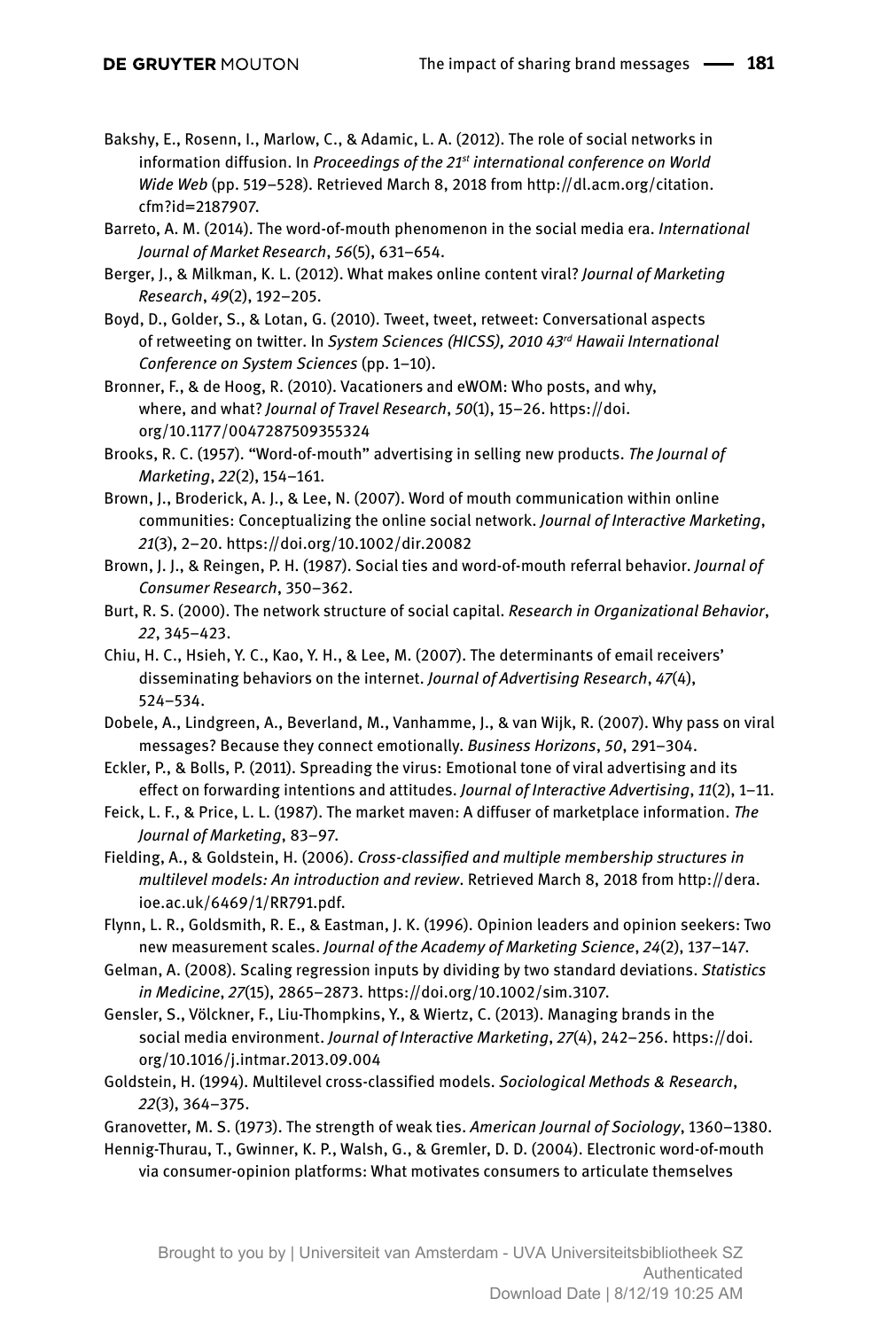on the internet? *Journal of Interactive Marketing*, *18*(1), 38–52. [https://doi.org/10.1002/](https://doi.org/10.1002/dir.10073) [dir.10073](https://doi.org/10.1002/dir.10073)

- Hollenbaugh, E. E., & Ferris, A. L. (2014). Facebook self-disclosure: Examining the role of traits, social cohesion, and motives. *Computers in Human Behavior*, *30*, 50–58. [https://doi.](https://doi.org/10.1016/j.chb.2013.07.055) [org/10.1016/j.chb.2013.07.055](https://doi.org/10.1016/j.chb.2013.07.055)
- Huang, C.-C., Lin, T.-C., & Lin, K.-J. (2009). Factors affecting pass-along email intentions (PAEIs): Integrating the social capital and social cognition theories. *Electronic Commerce Research and Applications*, *8*, 160–169.
- Hutton, G., & Fosdick, M. (2011). The globalization of social media: Consumer relationships with brands evolve in the digital space. *Journal of Advertising Research*, *51*(4).
- Jansen, B. J., Zhang, M., Sobel, K., & Chowdury, A. (2009). Twitter power: Tweets as electronic word of mouth. *Journal of the American Society for Information Science and Technology*, *60*(11), 2169–2188.<https://doi.org/10.1002/asi.21149>
- Jin, S.-A. A., & Phua, J. (2014). Following celebrities' tweets about brands: The impact of twitter-based electronic word-of-mouth on consumers' source credibility perception, buying intention, and social identification with celebrities. *Journal of Advertising*, *43*(2), 181–195. <https://doi.org/10.1080/00913367.2013.827606>
- Katz, E. (1957). The two-step flow of communication: An up-to-date report on an hypothesis. *The Public Opinion Quarterly*, *21*(1), 61–78.
- Keller, K. L. (1993). Conceptualizing, measuring, and managing customer-based brand equity. *Journal of Marketing*, *57*(1), 1–22.
- Kim, E., Sung, Y., & Kang, H. (2014). Brand followers' retweeting behavior on Twitter: How brand relationships influence brand electronic word-of-mouth. *Computers in Human Behavior*, *37*, 18–25. <https://doi.org/10.1016/j.chb.2014.04.020>
- Kline, R. B. (2011). *Principles and practice of structural equation modeling* (3<sup>rd</sup> ed.). New York, NY: Guilford Press.
- Knoll, J., & Schramm, H. (2015). Advertising in social network sites Investigating the social influence of user generated content on online advertising effects. *Communications: The European Journal of Communication Research*, *40*(3), 341–360. [https://doi.org/10.1515/](https://doi.org/10.1515/commun-2015-0011) [commun-2015-0011](https://doi.org/10.1515/commun-2015-0011)
- Kozinets, R. V., De Valck, K., Wojnicki, A. C., & Wilner, S. J. (2010). Networked narratives: Understanding word-of-mouth marketing in online communities. *Journal of Marketing*, *74*(2), 71–89.
- Kwon, E. S., & Sung, Y. (2011). Follow me! Global marketers' twitter use. *Journal of Interactive Advertising*, *12*(1), 4–16.
- Liu, Z., Liu, L., & Li, H. (2012). Determinants of information retweeting in microblogging. *Internet Research*, *22*(4), 443–466.
- Lyons, B., & Henderson, K. (2005). Opinion leadership in a computer-mediated environment. *Journal of Consumer Behaviour*, *4*(5), 319–329.
- MacKenzie, S. B., Lutz, R. J., & Belch, G. E. (1986). The role of attitude toward the ad as a mediator of advertising effectiveness: A test of competing explanations. *Journal of Marketing Research*, *23*(2), 130–143.<https://doi.org/10.2307/3151660>
- MacInnis, D. J., & Jaworski, B. J. (1989). Information processing from advertisements: toward an integrative framework. *Journal of Marketing*, *53*(4), 1–23.<https://doi.org/10.2307/1251376>
- Marwick, A., & Boyd, D. (2011). To see and be seen: Celebrity practice on Twitter. *Convergence: The International Journal of Research into New Media Technologies*, *17*(2), 139–158. <https://doi.org/10.1177/1354856510394539>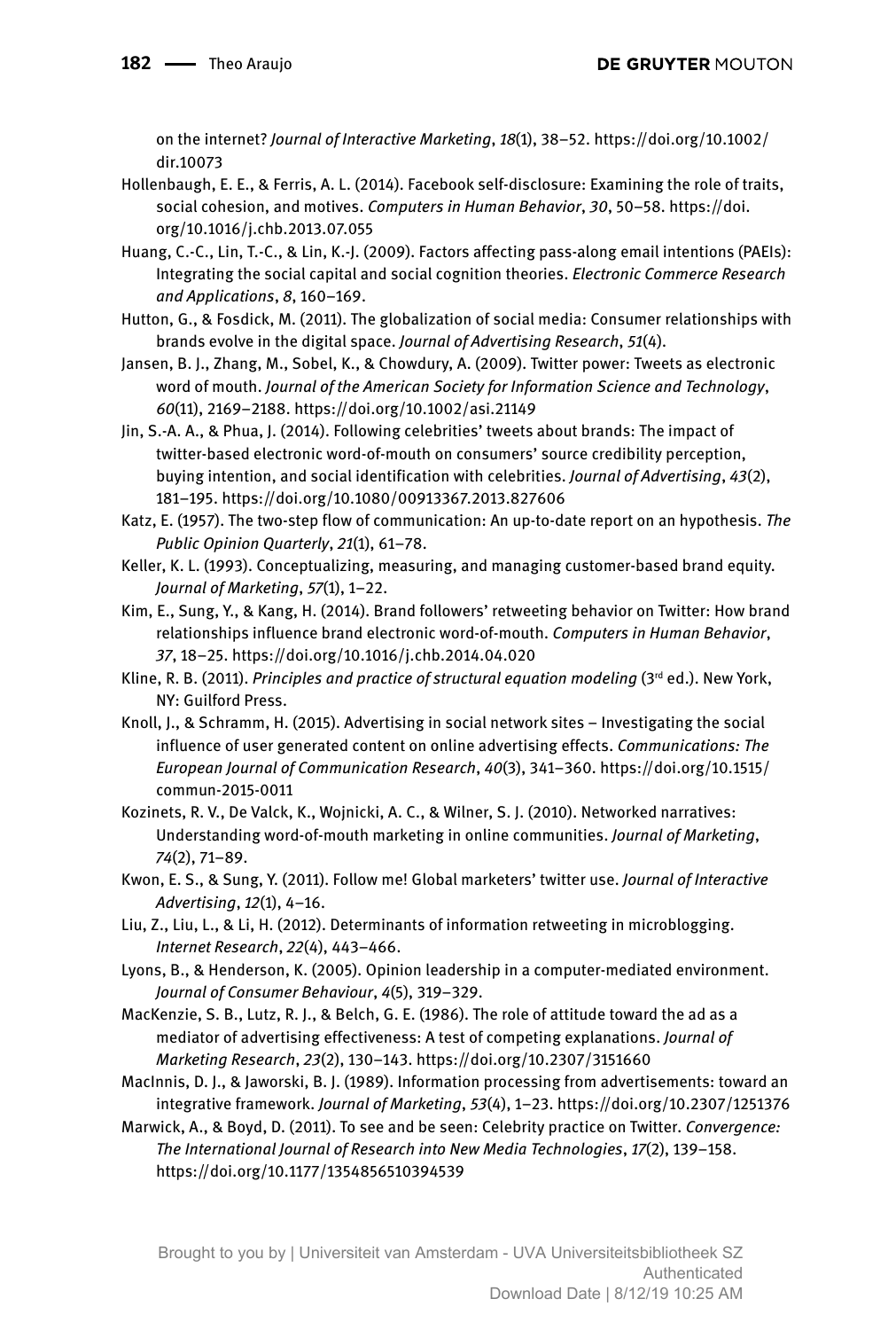- Mikalef, P., Pateli, A., & Giannakos, M. (2013). Why are users of Social Media inclined to word-of-mouth? In *Collaborative, Trusted and Privacy-Aware e/m-Services* (pp. 112–123). Springer. Retrieved March 8, 2018 from [http://link.springer.com/chapter/10.1007/978-3-](http://link.springer.com/chapter/10.1007/978-3-642-37437-1_10.) [642-37437-1\\_10.](http://link.springer.com/chapter/10.1007/978-3-642-37437-1_10.)
- Muntinga, D. G., Moorman, M., & Smit, E. G. (2011). Introducing COBRAs: Exploring motivations for brand-related social media use. *International Journal of Advertising*, *30*(1), 13–46. <https://doi.org/10.2501/IJA-30-1-013-046>
- Myers, J. H., & Robertson, T. S. (1972). Dimensions of opinion leadership. *Journal of Marketing Research*, 41–46.
- Nagy, J., & Midha, A. (2014). The value of earned audiences: How social interactions amplify TV impact: What programmers and advertisers can gain from earned social impressions. *Journal of Advertising Research*, *54*(4), 448–453.
- Nielsen (2012). *State of the media: The Social Media Report 2012*. Retrieved March 8, 2018 from [http://www.nielsen.com/us/en/insights/reports-downloads/2012/state-of-the-media](http://www.nielsen.com/us/en/insights/reports-downloads/2012/state-of-the-media-the-social-media-rep)[the-social-media-report-2012.html.](http://www.nielsen.com/us/en/insights/reports-downloads/2012/state-of-the-media-the-social-media-rep)
- Okazaki, S. (2008). Determinant factors of mobile-based word-of-mouth campaign referral among Japanese adolescents. *Psychology and Marketing*, *25*(8), 714–731. [https://doi.](https://doi.org/10.1002/mar.20235) [org/10.1002/mar.20235](https://doi.org/10.1002/mar.20235)
- Okazaki, S. (2009). Social influence model and electronic word of mouth: PC versus mobile internet. *International Journal of Advertising*, *28*(3), 439–472. [https://doi.org/10.2501/](https://doi.org/10.2501/S0265048709200692) [S0265048709200692](https://doi.org/10.2501/S0265048709200692)
- Okazaki, S., & Yagüe, M. J. (2012). Responses to an advergaming campaign on a mobile social networking site: An initial research report. *Computers in Human Behavior*, *28*(1), 78–86. <https://doi.org/10.1016/j.chb.2011.08.013>
- Petrovic, S., Osborne, M., & Lavrenko, V. (2011). RT to Win! Predicting message propagation in Twitter. *Artificial Intelligence*, 586–589.
- Phelps, J., Lewis, R., Mobilio, L., Perry, D., & Raman, N. (2004). Viral marketing or electronic word of mouth advertising: Examining consumer responses and motivations to pass along email. *Journal of Advertising Research*, *44*(4), 333–348.
- Porter, L., & Golan, G. J. (2006). From subservient chickens to brawny men: A comparison of viral advertising to television advertising. *Journal of Interactive Advertising*, *6*(2), 30–38.
- Rogers, E. M. (2003). *Diffusion of innovations* (5th ed.). New York, NY: Free Press.
- Schivinski, B., Christodoulides, G., & Dabrowski, D. (2016). Measuring consumers' engagement with brand-related social-media content. *Journal of Advertising Research*, JAR-2016-004. <https://doi.org/10.2501/JAR-2016-004>
- Sengupta, J., & Johar, G. V. (2002). Effects of inconsistent attribute information on the predictive value of product attitudes: Toward a resolution of opposing perspectives. *Journal of Consumer Research*, *29*(1), 39–56.<https://doi.org/10.1086/339920>
- Suh, B., Hong, L., Pirolli, P., & Chi, E. H. (2010). Want to be retweeted? Large scale analytics on factors impacting retweet in Twitter network. In *Proceedings of the International Conference on Social Computing*.
- Sun, T., Youn, S., Wu, G., & Kuntaraporn, M. (2006). Online word-of-mouth (or mouse): An exploration of its antecedents and consequences. *Journal of Computer-Mediated Communication*, *11*(4), 1104–1127.
- Trusov, M., Bucklin, R. E., & Pauwels, K. (2009). Effects of word-of-mouth versus traditional marketing: Findings from an internet social networking site. *Journal of Marketing*, *73*(5), 90–102.